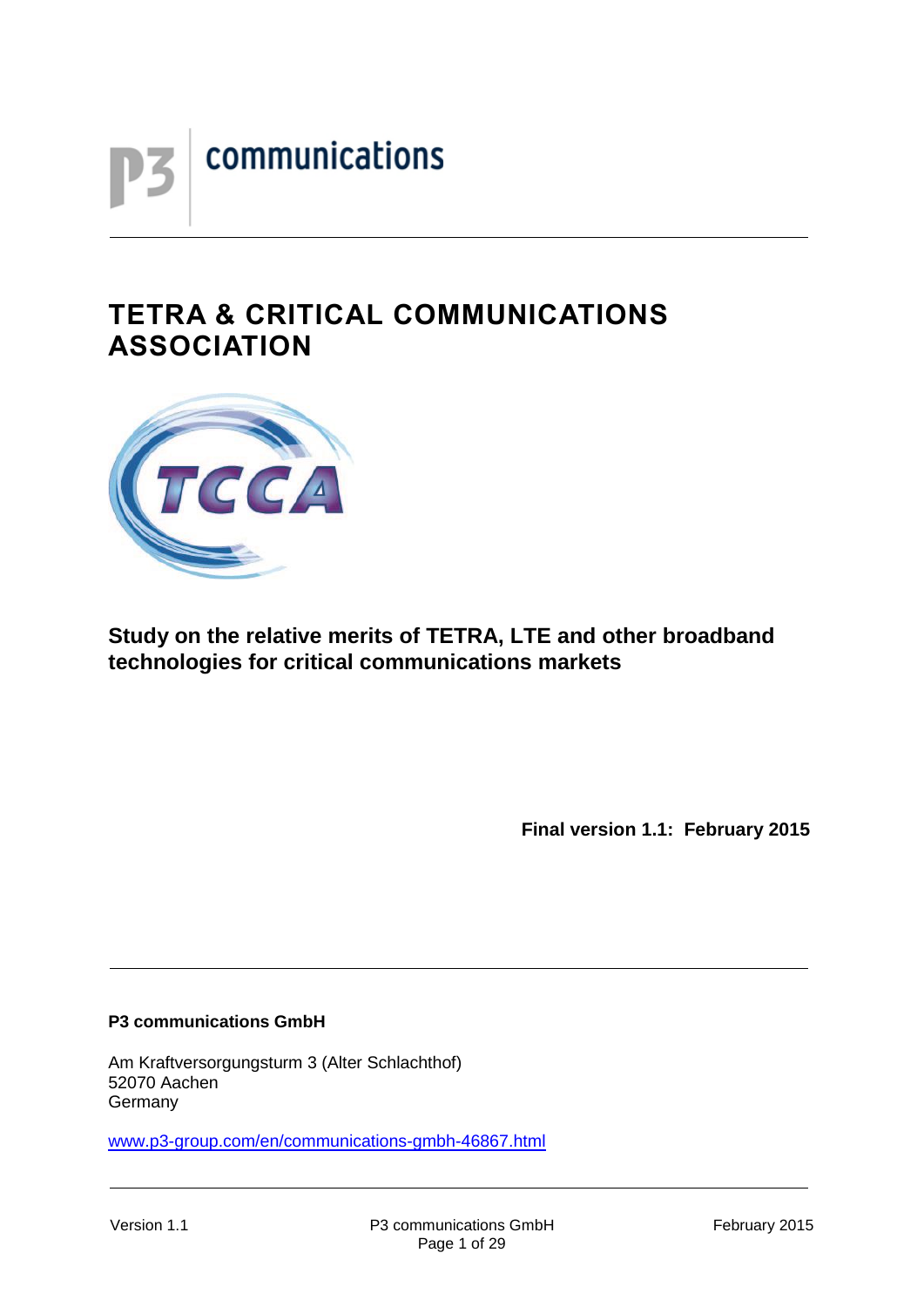## **Table of contents**

| 1    |      |  |
|------|------|--|
| 2    |      |  |
| 2.1  |      |  |
| 2.2  |      |  |
| 2.3  |      |  |
| 3    |      |  |
| 3.1  |      |  |
| 3.2  |      |  |
| 3.3  |      |  |
| 3.4  |      |  |
| 4    |      |  |
| 4.1  |      |  |
| 4.2  |      |  |
| 4.3  |      |  |
| 5    |      |  |
| 5.1  |      |  |
| 5.2  |      |  |
| 5.3  |      |  |
| 6    |      |  |
| 6.1  |      |  |
| 6.2  |      |  |
| 6.3  |      |  |
| 7    |      |  |
| 8    |      |  |
| 8.1  |      |  |
| 8.2  |      |  |
| 9    |      |  |
| 10   |      |  |
|      |      |  |
| 11.1 |      |  |
|      | 11.2 |  |
|      |      |  |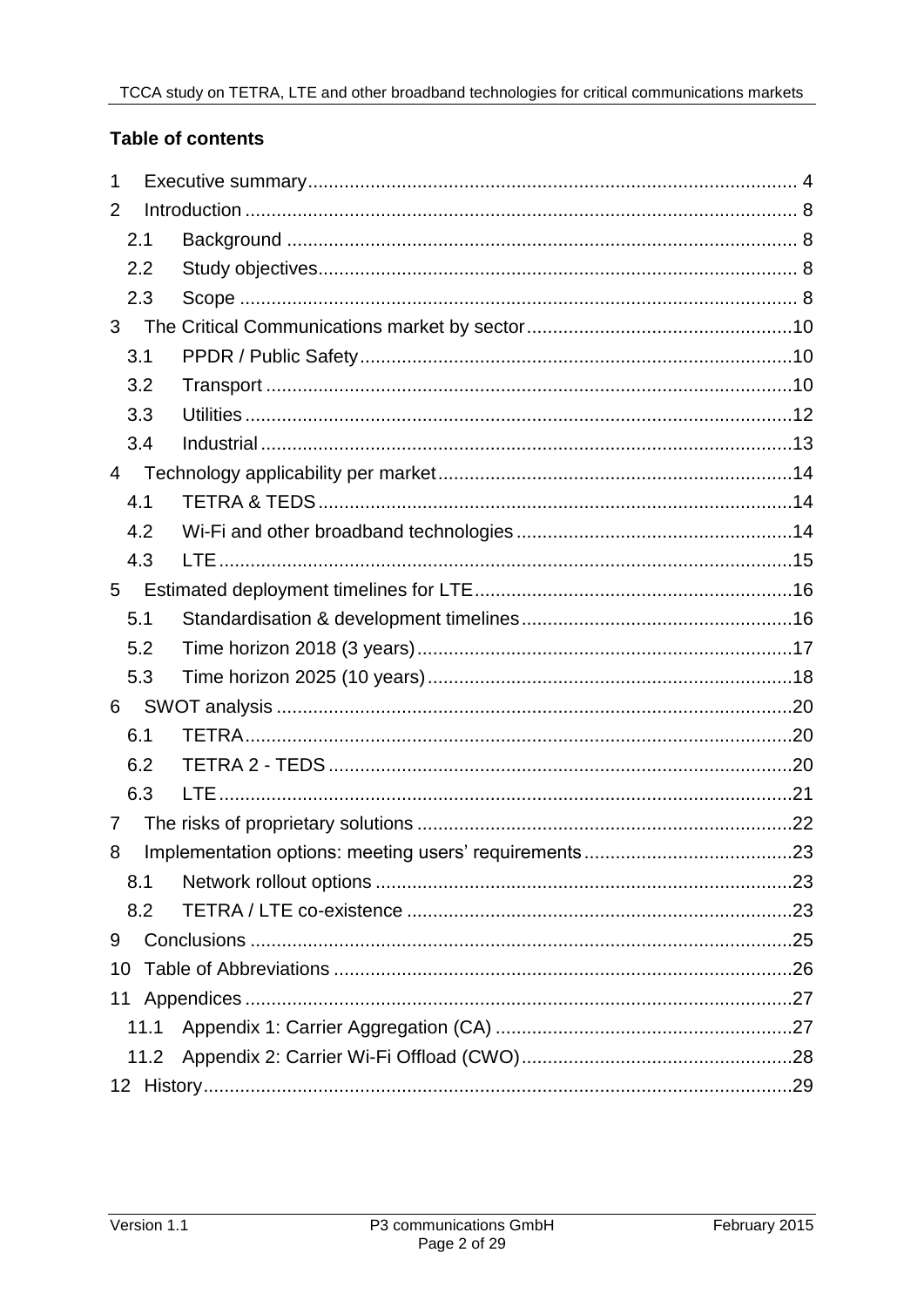# **Table of figures**

| Figure 6: Carrier Aggregation intra-band and inter-band aggregation alternatives 28 |  |
|-------------------------------------------------------------------------------------|--|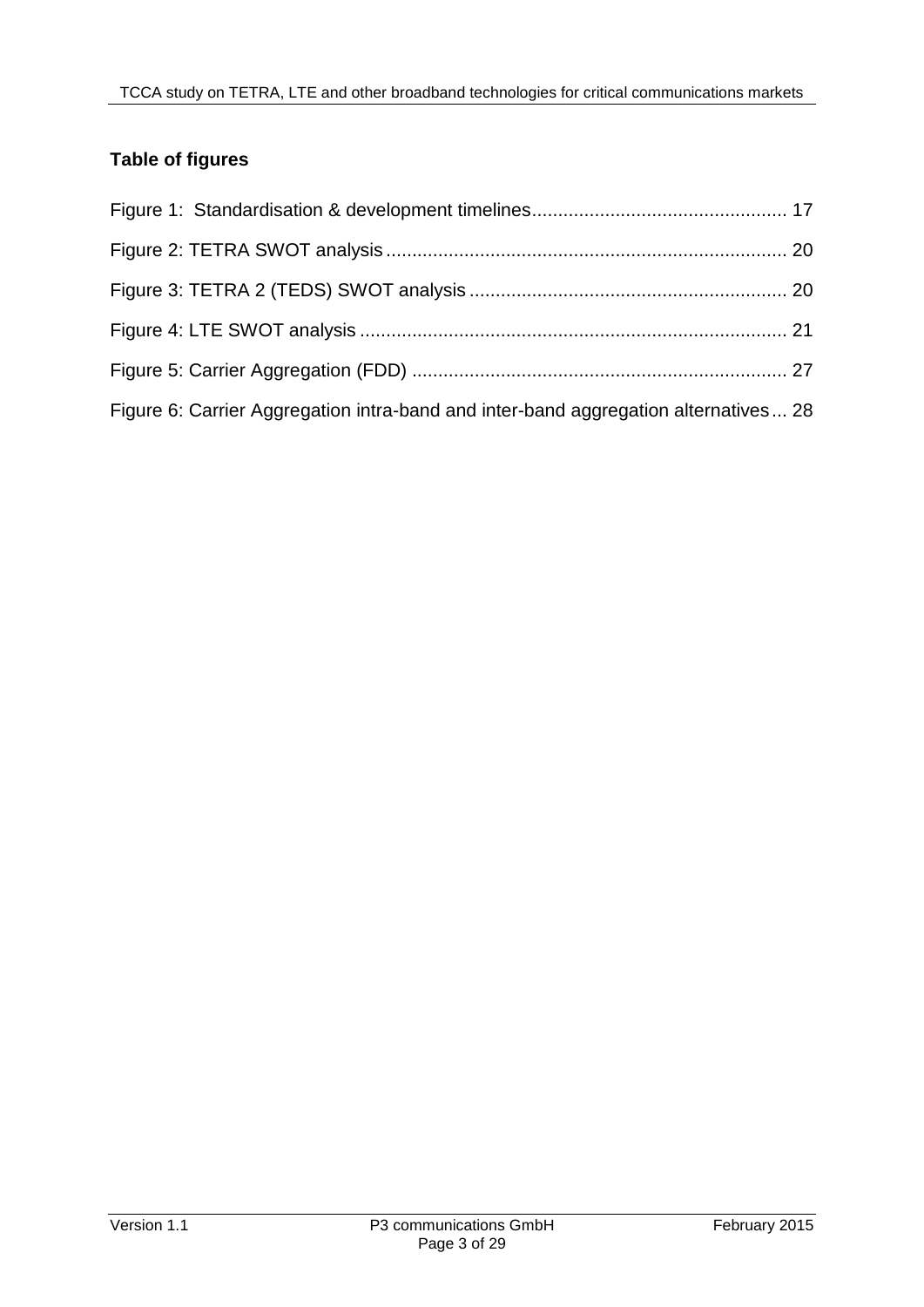### **1 Executive summary**

#### **Background**

This report was commissioned by the TETRA & Critical Communications Association (TCCA) and compares the relative merits of TETRA, LTE, and other broadband technologies for current and future critical communications markets. The TCCA is planning for the future of broadband<sup>1</sup> critical communications services, in particular through enhancement of the 3GPP 'Long Term Evolution' (LTE) standards to support features fundamentally required by critical users.

The study reported herein addressed the following aspects with respect to key critical communications market segments, i.e. Public Safety, Transport, Utilities and Industry:

- *The likely evolution of deployed TETRA and LTE technology for two time horizons of three and ten years respectively.*
- The expected performance and relative strengths and weaknesses of the relevant *technologies against the requirements of critical communications markets for both voice and broadband data services.*
- *The relative benefits of standards-based solutions and equivalent risks associated with non-standard, proprietary solutions.*
- *Deployment and delivery options for future critical broadband services.*

#### **Public Safety**

Public Protection and Disaster Relief (PPDR), also called 'Public Safety', has traditionally represented the majority share of the TETRA and critical communications market by sector. PPDR / Public Safety user requirements tend to match, and sometimes exceed, those of other critical communications user segments, and thus can be considered to define the requirements of critical communications users more generally.

Voice remains the paramount and "must-have" requirement in the absence of all others for PPDR users, however many agencies predict future requirements for mobile broadband data services in addition. For now it is unclear whether there may ultimately be a 'killer application' for broadband, however services such as video and high-resolution image transmission, as well as real-time database access, telemetry and related high speed data transmission services appear to be increasingly important to the sector.

Over the past few years Standards Development Organisations (SDOs) such as 3GPP and ETSI have been working to enhance LTE mobile broadband standards for critical communications use. Much of this work was initially driven by early Public Safety projects, such as FirstNet in the USA and the UK Home Office Emergency Services Mobile Communications (ESMCP) Programme.

## **Transport**

The transport sector, comprising buses, trams, trains, metros, airports etc., represents a significant and growing market in critical communications. TETRA is widely deployed in transportation markets, except for mainline rail where GSM-R has traditionally been mandated, at least in Europe. Some mainline train markets outside Europe have

 $\overline{a}$ 

<sup>1</sup> **Broadband** data communications generally refers to a high capacity transmission medium or channel with an ability to simultaneously transport multiple signals and traffic types at a high (circa >1 Mbit/s, see ITU report ITU-R M.2033) end-to-end data transfer rate, i.e. a high-capacity communications circuit or path.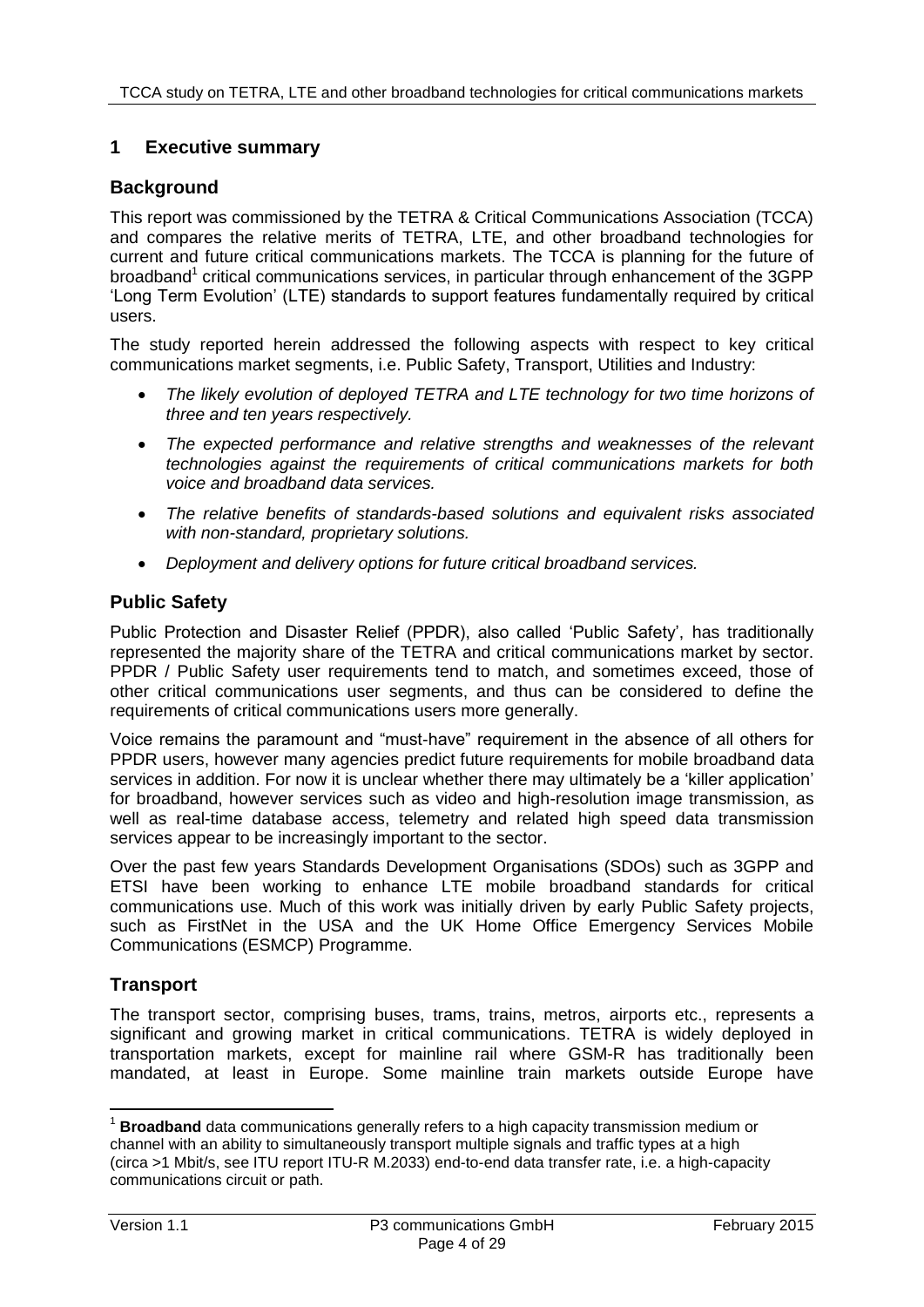enthusiastically adopted TETRA on the basis of its features and facilities for critical applications, and TETRA has been proven in Asia and South America, where it has dominated railway communications.

The European rail sector is currently considering the future technology to ultimately replace GSM-R, however requirements beyond group voice and limited signalling currently satisfied by GSM-R do not appear to be clearly defined for the meantime.

Future road vehicle bandwidth demands are hard to predict for now, and with the exception of narrowband<sup>2</sup> voice and messaging already available from TETRA, no clear use cases for broadband appear to have been established yet. Nonetheless it is expected that the road and rail sectors will use the time whilst critical broadband standards are being specified to develop requirements for future broadband applications.

Reliable and secure communications is vital for airport operations and airports globally have been significant adopters of TETRA. One of the key attractions of TETRA for airports, as well as many other sectors, is its spectrum efficiency and the availability of suitable frequencies in which to operate. A TETRA network can often require just a few 25KHz channels, whilst alternatives such as LTE require dramatically more, i.e. an absolute minimum of 1.4MHz, and typically multiples of 5MHz.

However with airport operators and others in some regions beginning to explore the potential for use of broadband, the significant risks associated with adoption of proprietary nonstandardised solutions should not be overlooked.

### **Utilities**

Utility users do not seem for now to be seeking much by way of broadband data services. Additionally, many utilities require direct control of their communications networks, since they are legally obliged to provide reliable services to consumers and thus cannot transfer responsibility for failures to third parties such as commercial Mobile Network Operators (MNOs).

It remains unclear for the meantime whether the utility sector will eventually develop particular requirements for broadband applications in the future. However, LTE could be beneficial for future "Smart Grid" applications.

#### **Industrial**

A niche but growing application area in the industrial sector is for Supervisory Control and Data Acquisition (SCADA) and other Machine-to-Machine type telemetry services. Data volumes are generally low, and therefore unlikely to require the bandwidths supplied by LTE, however terminal device volumes are potentially high.

#### **Technologies**

**TETRA** remains the only technology on the market, or indeed the currently visible horizon, demonstrably capable of fully satisfying, securely, reliably and resiliently, the user requirements represented by its target narrowband critical communications markets.

 $\overline{a}$ 

<sup>2</sup> **Narrowband** data communications generally refers to a transmission medium or channel with bandwidth less than or equal to one voice and a slow (circa <25 kbit/s) end-to-end data transfer rate, i.e. a low-capacity communications circuit or path for low speed data applications like e.g. pre-defined status messages.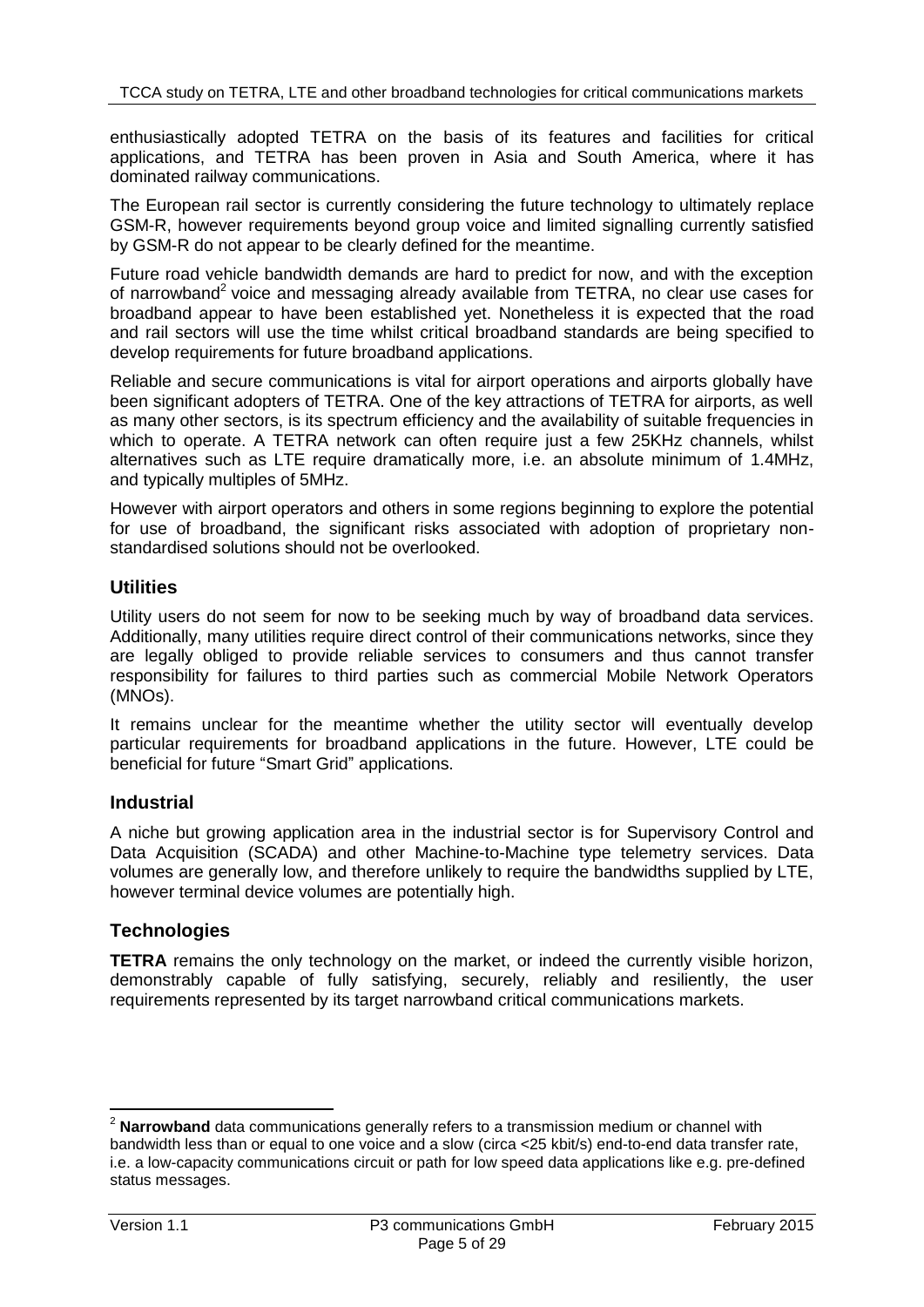**TEDS** (TETRA 2) builds on this heritage to provide wideband<sup>3</sup> services. Analysis of the notionally 'broadband' applications set defined to provide critical communications broadband services for PPDR by the Law Enforcement Working Party (LEWP) Matrix of Requirements demonstrates that the only truly broadband candidate application that could not potentially be met today by either TETRA or TEDS is real time high quality video.

Despite being relatively cheap and easily deployable, **Wi-Fi and WiMAX** have fundamental inherent limitations, including using unlicensed and therefore interference-prone spectrum and not being specified for group communications, which make them generally inappropriate for critical communications applications. One exception to this for the future may be so-called Carrier Wi-Fi Offload (CWO) of critical LTE networks in certain circumstances.

**LTE** will in future, assuming current standards work is fully completed and implemented, adequately satisfy all the bandwidth and broadband data functionality requirements currently defined by critical communications users. Areas where questions remain for the meantime therefore generally relate to the standardisation and adoption by industry of critical communications features, plus, fundamentally, the availability or otherwise of spectrum for critical broadband deployments.

## **Timescales**

First generation standardised critical LTE products based on 3GPP R13 are not predicted to become available on the market before late 2018, i.e. circa four years hence from the date of this study. Even then, MCPTT (i.e. voice) will be the only 'payload<sup>4</sup>' type standardised by R13. Other data and video related 'payload' type standardisation work is intended to commence, and hopefully complete, in Release 14, for which standards (but not products) might be expected around Q2/18. With a further 18-24 months required thereafter for development before Release 14-based products could be expected to become available on the market, a target date of circa mid-2020 is predicted.

The standardisation and product development process for LTE critical communications features and facilities can be expected to be an on-going process throughout 3GPP R13-15 and beyond as new refinements and features are added over time. In particular, the critical communications user community is currently concerned that the security of an LTE bearer should be assured to at least match, and perhaps even exceed, that currently provided by TETRA.

This does not mean that some critical communications users will not employ LTE in the meantime. Already some users with urgent requirements for broadband data applications are considering, or even actively using, LTE services based on current commercially deployed standards releases.

All such users and operators strongly stress their view that existing TETRA networks will remain the only bearer used for critical voice services for the foreseeable future of at least the next 5-10 years. Indeed, at the time of writing many of the earlier adopters of TETRA are renewing their network infrastructures with a view to maintaining TETRA voice services for a further 10 or more years.

In view of the foregoing the ten year period to 2025 is considered likely to see significant expansion in the critical LTE market globally, particularly during the latter five years 2020- 2025. With the first standardised critical LTE products likely to become available on the market by circa late 2018, progressive deployments can be expected subsequently, both by

 $\overline{a}$ 

<sup>3</sup> **Wideband** data communications generally refers to a transmission medium or channel with

bandwidth greater than one voice and a medium (several hundred kbit/s, see ITU report ITU-R M.2033) end-to-end data transfer rate, i.e. a medium-capacity communications circuit or path.

<sup>4</sup> **Payload** is defined as: *"The actual information or message in transmitted data."* In other words, the speech, or data, or video, etc. information carried over the radio network.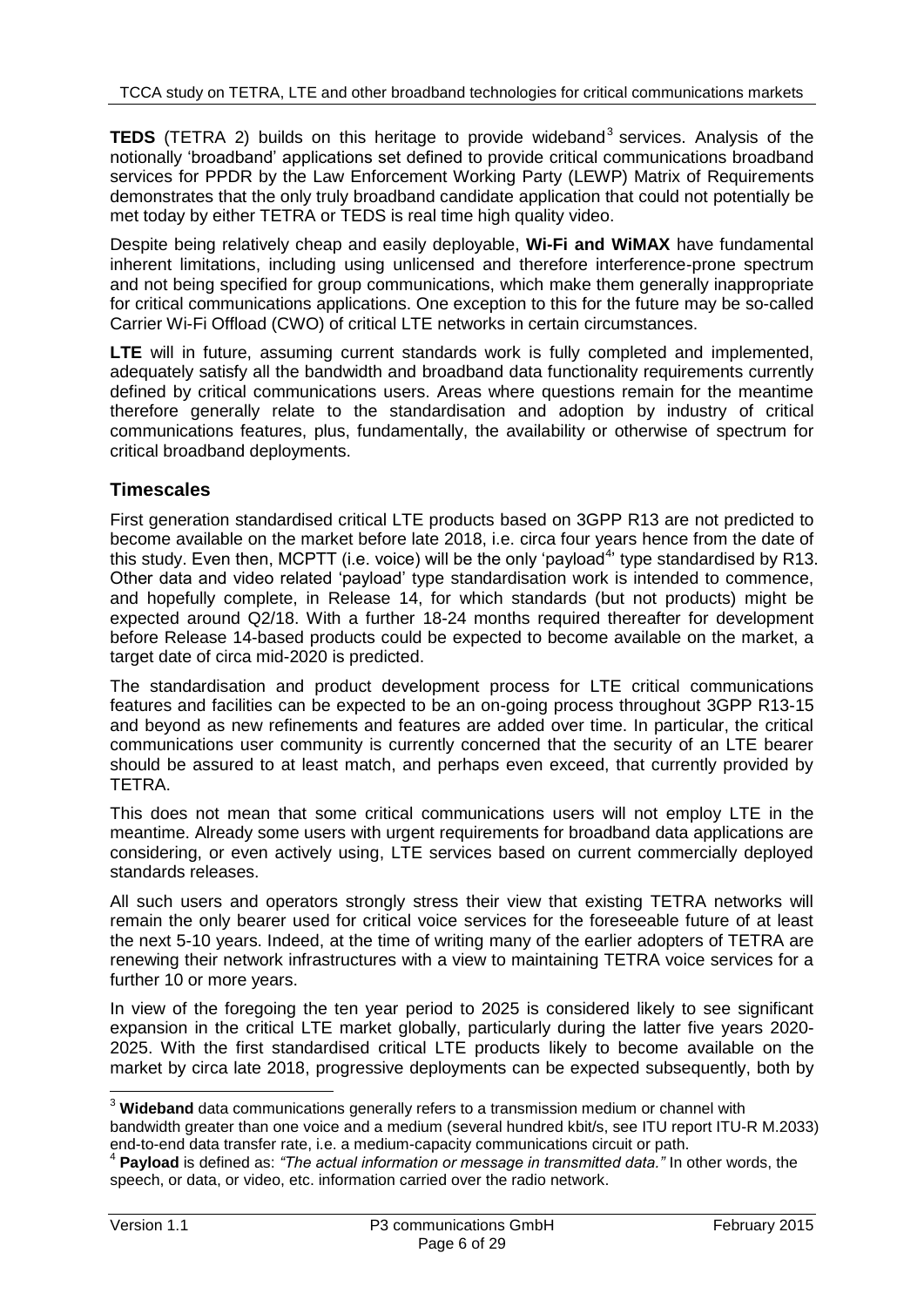commercial MNOs wishing to offer services to critical users, as well as for dedicated networks. In the latter case spectrum availability will be fundamental.

Nonetheless it is likely that some user groups may never require critical broadband and will therefore only ever need the facilities offered by TETRA and/or TEDS. Hence there will be an enduring market for TETRA throughout and potentially beyond the ten-year time horizon.

#### **Implementation**

There are a variety of alternative means for delivering mission critical services in the future. Just one of several key factors to be taken into account in evaluating the alternatives is that of spectrum. Unless adequate and suitable spectrum is available, all options with the exception of those based on taking service from a third party with access to its own spectrum assets are negated.

Equipment manufacturers are already envisaging and in some cases implementing different mechanisms for increasing co-existence and integration at both the network services and physical radio access levels.

#### **Conclusions**

**This report concludes that TETRA can expect an enduring market for the foreseeable future of at least 10 years, and will need to coexist and integrate with LTE increasingly, particularly during the latter half of that period and beyond. In the same timeframe the critical LTE market can be expected to grow considerably, but only if and when standards specifications are completed and adopted into products by industry, and if adequate and suitable spectrum can be found in which to operate critical LTE networks for the future.**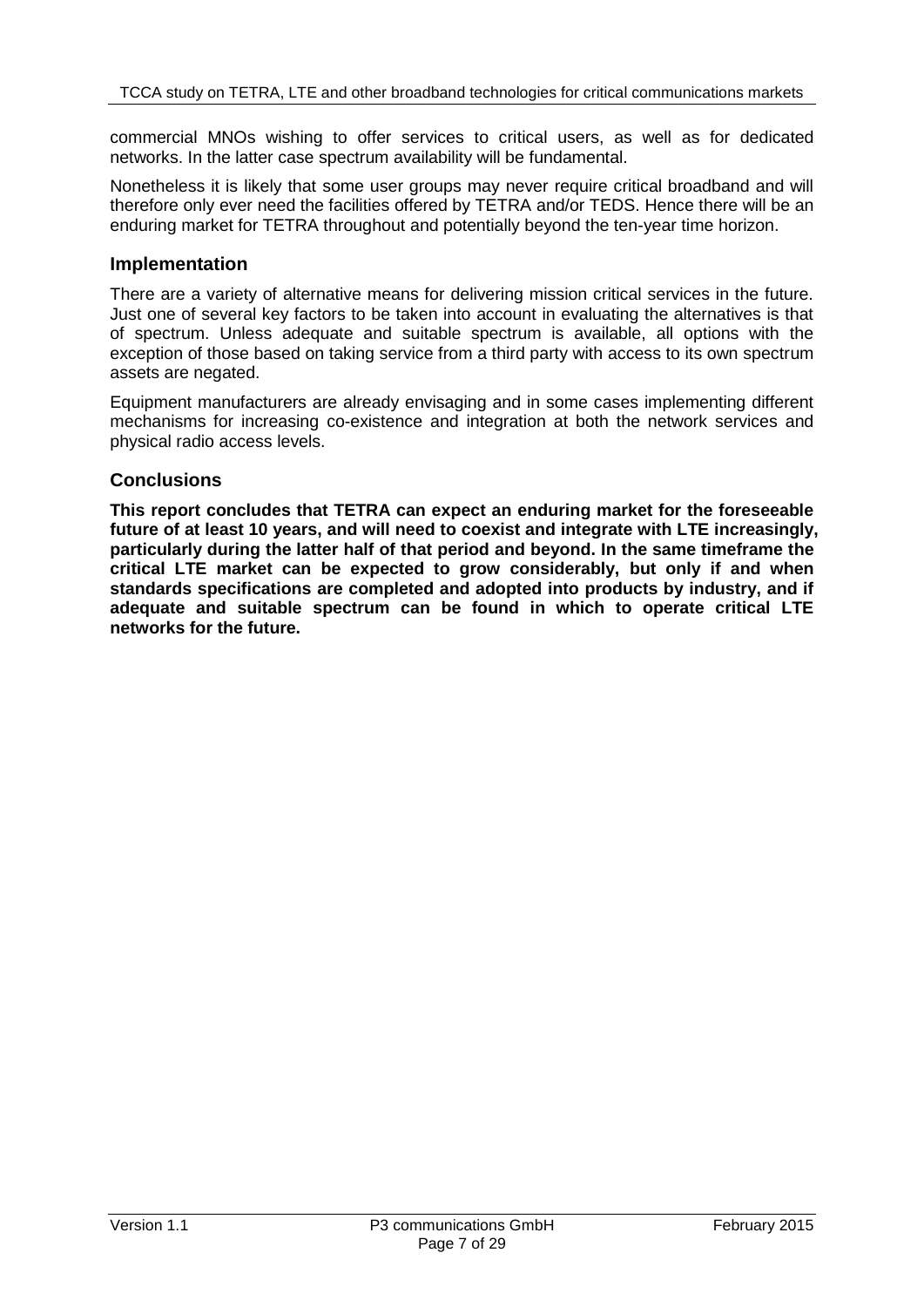#### **2 Introduction**

This document presents a study commissioned by the TETRA & Critical Communications Association (TCCA) and undertaken by P3 communications GmbH (P3) on the relative merits of TETRA, LTE, and other broadband technologies for critical communications markets.

#### **2.1 Background**

The TCCA has been, and remains, closely involved in planning for the future of broadband critical communications services, in particular with respect to the development and standardisation of such services delivered over a 'Long Term Evolution' (LTE) bearer. As such, the TCCA is looking to the future, in particular regarding the types of products and services its members and other stakeholders should be planning for.

For example, members of the Association would like to understand how to promote the relative merits of TETRA, LTE and other broadband technologies as complementary, integrated or competing solutions for various critical communications markets.

The relatively higher data capacity benefits of broadband technologies such as LTE as compared to TETRA and TEDS are clearly understood. However, not all of the other features and services supported by LTE that might eventually benefit critical communications markets are as well defined for the meantime.

Equally, whilst some of the more obvious gaps in the features and capabilities of LTE with respect to critical communications users' needs are currently being addressed in the standards bodies, there may be others that are not as yet being considered.

The TCCA wishes to understand which of the gaps are likely to be resolved, in what timeframes, and which others, for technical or commercial reasons, may never be.

#### **2.2 Study objectives**

In view of the foregoing, the TCCA commissioned P3 to undertake this short impartial study on the relative merits of TETRA, LTE and other broadband technologies for critical communications markets. This report arising from the study is seen as a further development of the white paper already published by the TCCA in June 2014 entitled *["TETRA and LTE](http://www.tandcca.com/Library/Documents/TETRA%20and%20LTE%20Working%20Together%20v1.1.pdf)  [Working Together"](http://www.tandcca.com/Library/Documents/TETRA%20and%20LTE%20Working%20Together%20v1.1.pdf)*.

#### **2.3 Scope**

The study has addressed the following aspects:

- The Critical Communications market, segmented into Public Safety, Transport, Utilities and Industry.
- Primary focus on TETRA and LTE, but with some consideration of other broadband technologies such as Wi-Fi.
- P3's best judgement on evolution of deployed TETRA and LTE technology for two time horizons, i.e. from today through 2018 and 2025.
- P3's best judgement on performance of the concerned technologies in these time periods against the requirements of the critical communications market, based on [ETSI TR 102 022-1](http://www.etsi.org/deliver/etsi_tr/102000_102099/10202201/01.01.01_60/tr_10202201v010101p.pdf) - *User Requirement Specification: Mission Critical Broadband Communication Requirements*. Voice has been understood to be a critical requirement.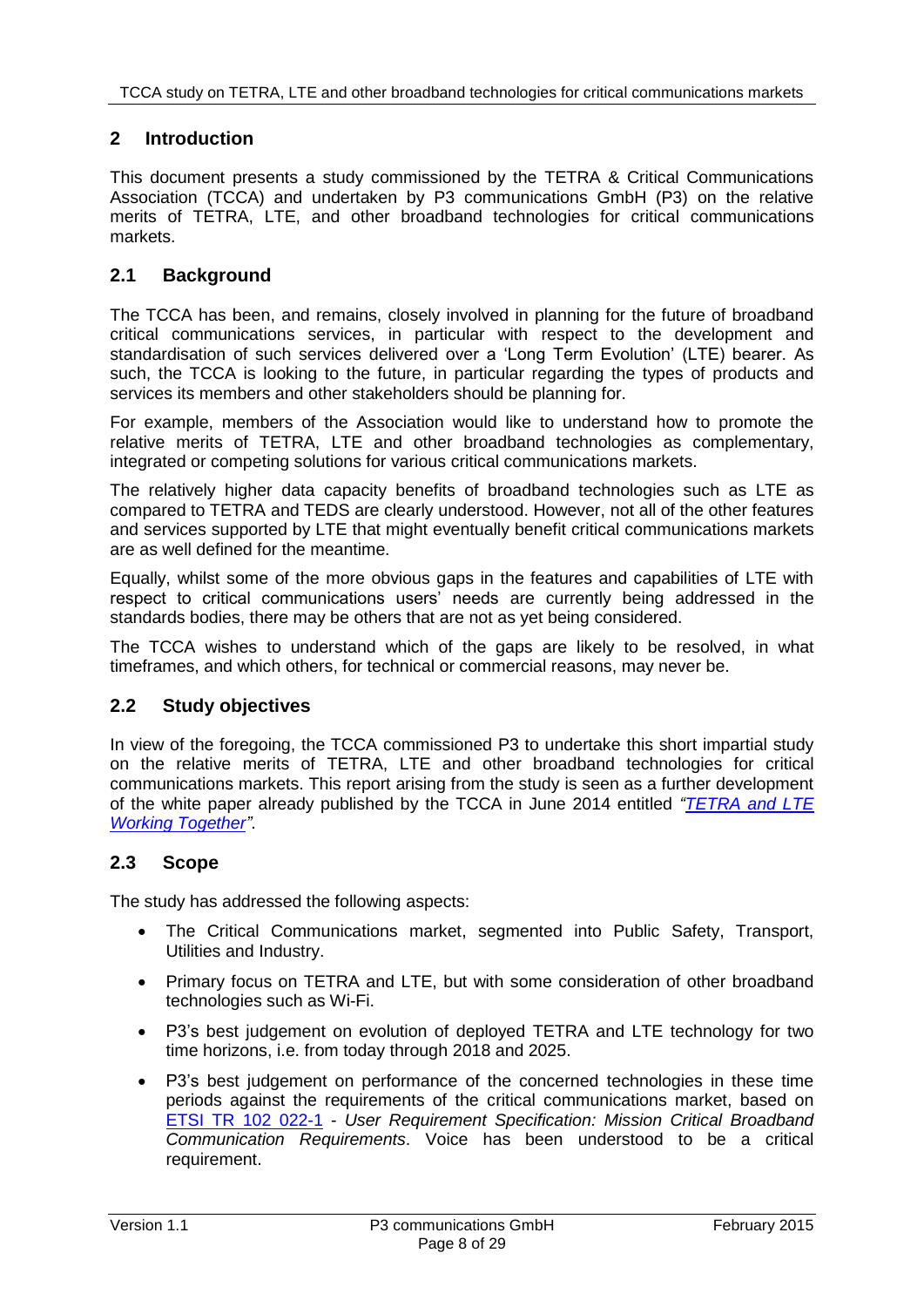- Strengths and weaknesses of TETRA, LTE and hybrid solutions for addressing these markets in the above timeframe.
- The risks of proprietary solutions, wherein reference is made to the TCCA white paper *["What are standards?"](http://www.tandcca.com/Library/Documents/Broadband/What%20are%20standards%20v1%2002.pdf?)*
- Comment on dedicated versus public, shared systems meeting the end user requirements.

In considering the foregoing, P3 has provided some examples as to certain other features of the generic LTE standards that might potentially benefit critical communications users and markets in future.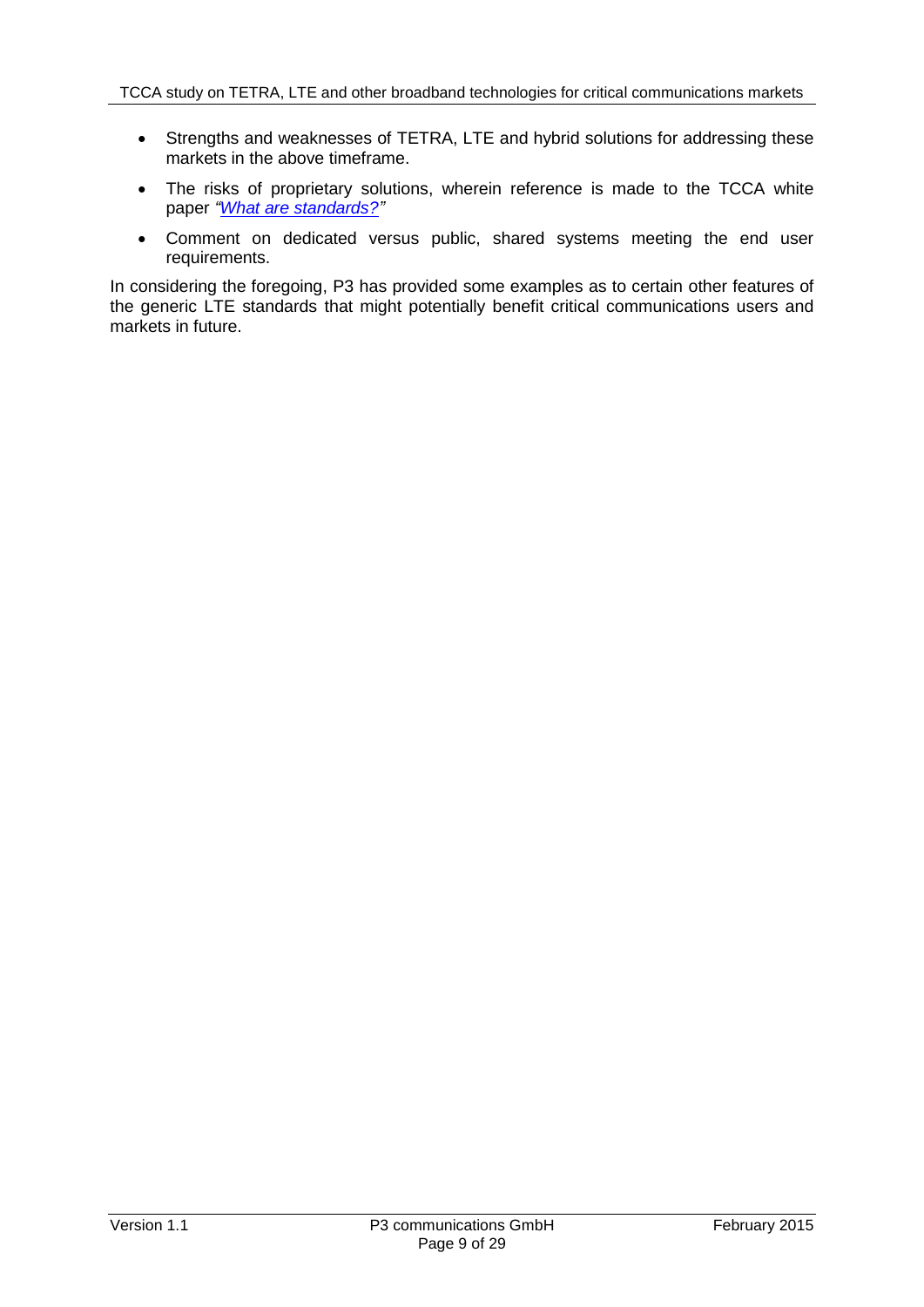## **3 The Critical Communications market by sector**

## **3.1 PPDR / Public Safety**

Public Protection and Disaster Relief (PPDR), also generically referred to in many parts of the world as 'Public Safety', has traditionally represented the majority share of the TETRA and critical communications market by sector. Most recent figures suggest that PPDR is still the single largest market for TETRA at circa 62%<sup>5</sup> of the total global shipments in 2013.

<span id="page-9-0"></span>It has been found through experience that PPDR / Public Safety user requirements tend generally to at least match, and sometimes exceed, those of other critical communications user segments. Thus apart from a few minor exceptions in other specialist markets, PPDR / Public Safety tends to define the high-end needs and expectations of critical communications users more generally.

Whilst strongly asserting that voice remains paramount, and must always represent the lowest common service denominator available even if others fail, PPDR user organisations generally predict that they will require use of mobile broadband capabilities extensively in the future. However each subsector (e.g. police, fire and ambulance) currently appears to have somewhat different views of what the 'killer application' for their use of broadband may be.

Video and high-resolution images, as well as real-time database access (e.g. for persons, premises, vehicle and firearms data, etc.) are of growing interest and importance to police and law enforcement users. Fire fighters would like real-time access to building plans and data, but also increasingly aspire to use real-time sensors such as so-called 'blue force tracking' infrared cameras and through-the-wall motion detectors. Ambulance and Emergency Medical Services (EMS) also report that they need high-resolution images, and would combine this with real-time medical telemetry for remote assistance in making accurate onsite injury assessments and diagnoses, and commencing in-transit interventions.

Much of the activity over the past few years in Standards Development Organisations (SDOs) such as [3GPP](http://www.3gpp.org/) and [ETSI](http://www.etsi.org/) on enhancing LTE mobile broadband standards for critical communications use has been catalysed and driven by what may be considered 'pathfinder' Public Safety projects, such as the USA [FirstNet](http://www.firstnet.gov/) nationwide public safety broadband initiative, and UK Home Office [Emergency Services Mobile Communications \(ESMCP\)](https://www.gov.uk/government/publications/the-emergency-services-mobile-communications-programme)  [Programme.](https://www.gov.uk/government/publications/the-emergency-services-mobile-communications-programme)

Today, the delegates to those SDO's working groups, and the work items they are tasked with completing, remain predominantly biased towards Public Safety use of LTE as a future broadband bearer.

#### **3.2 Transport**

As the second largest market for TETRA globally at circa 14[%](#page-9-0)<sup>5</sup> of 2013 shipments, transport – comprising buses, trams, trains, metros, airports, etc. – represents a significant and growing sector in the critical communications space.

#### <span id="page-9-1"></span>**3.2.1 Rail**

Traditionally the majority of the mainline rail market, particularly in Europe, has been locked out to TETRA in favour of [GSM-R](http://gsmr-info.com/) as a result of a historical UIC (International Union of Railways) decision to standardise on GSM-R for ERTMS (European Rail Traffic Management System) projects. However other transport sectors such as metros, trams, buses, etc., as

 $\overline{a}$  $<sup>5</sup>$  Approximate market share percentages quoted herein relate to 2013 shipments and installed base</sup> as confirmed courtesy of [IHS Research.](https://technology.ihs.com/Search?f=260:135123)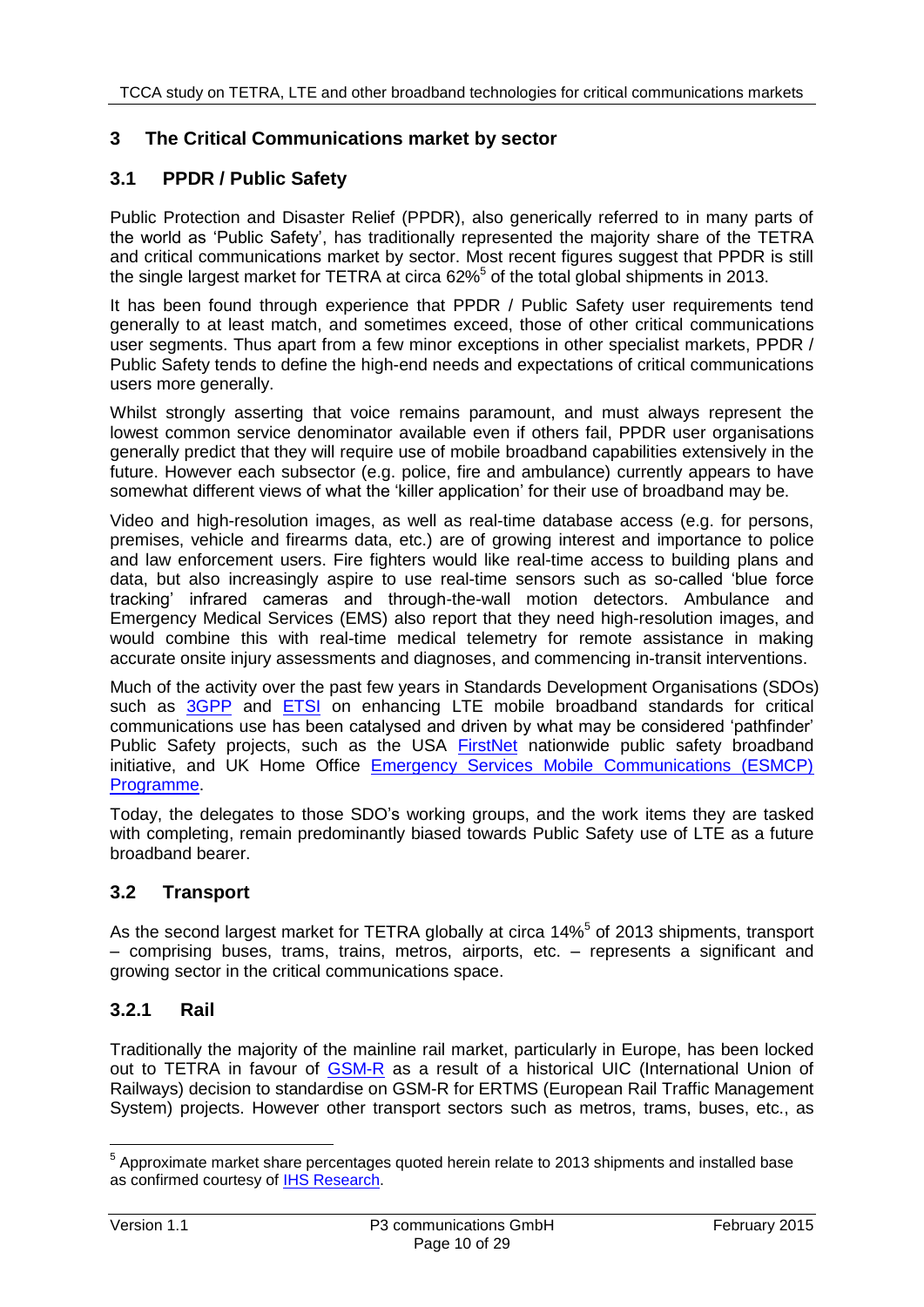well as some mainline train markets outside Europe have enthusiastically adopted TETRA on the basis of its features and facilities for critical applications.

TETRA has been proven in Asia and South America, where it has dominated railway communications, and  $ETCS<sup>6</sup>$  compliant signalling as well as positive train control have been demonstrated in Asia, the US and South America using TETRA. Moreover, Communication Based Train Control (CBTC) can be seen as a further potential application especially for TEDS. The [railway signalling](http://en.wikipedia.org/wiki/Railway_signalling) system CBTC requires higher data rate than ETCS (approx. 70 kbit/s). TEDS provides the needed data rate (and higher) and improves security, reliability and cost efficiency.

Narrowband data communications over primarily voice mobile networks based on GSM-R are currently the norm for train control in Europe. However GSM-R is seen as an End Of Life (EOL) technology and organisations such as the UIC and the European Railway Agency (ERA) are currently considering the future replacement technology choice. Furthermore in future the safe movement of express trains may depend more on localised high-speed data transfers associated with use of advanced signalling systems such as the European Train Control System (ETCS).

In P3's view the global rail community does not seem to have developed its thoughts on the applicability or not of broadband generally, and LTE specifically, to the same extent as, for example, the Public Safety community. Rail stakeholders do not appear for the meantime at least to have looked for future rail communications requirements very far beyond current group voice and limited signalling needs satisfied by GSM-R. There is an overall impression that *"more bandwidth will be needed in future"*, but no specific requirements, use cases, etc. defined.

With GSM-R replacement unlikely until circa 2030 there is a potential gap for TETRA to fill. This is an especially compelling option where TETRA coverage exists from existing PPDR networks and operators believe that savings can be made. For example, a [recent study](http://www.tandcca.com/ceoblog/2014/May/Transportation-Group) carried out by the Finnish VIRVE TETRA operator proposed that the Finnish railways GSM-R network could be superseded in future by the VIRVE service with very few technical issues and quite considerable savings to the exchequer resulting from operating one nationwide network rather than two. At the time of writing this proposal is [reported](http://www.lvm.fi/tiedote/4429882/virve-junaliikenteen-radiojarjestelmaksi) to have been agreed by the Finnish Transport Authority, which will seek a derogation from European Union rail authorities to allow use of TETRA in place of GSM-R for train communications.

In view of the foregoing, it is reasonable to expect that the rail sector particularly, but also the transport sector generally, will use the interim period whilst critical broadband standards are being specified, to develop and refine requirements and use cases for broadband applications that transport sector users will require in the future. In the meantime, TETRA may be able to fill the gap in some circumstances, but there is also a risk that proprietary technologies, including but not limited to so-called 'Trunked LTE', may be seen by users as an early way into the broadband world. See section [7](#page-21-0) herein for further commentary on proprietary solutions.

## **3.2.2 Road**

Future road vehicle bandwidth demands are much more diverse and harder to predict. They range from narrowband voice and messaging, typically delivered by TETRA or equivalent bearers today, to broadband vehicle-to-vehicle communications at 5.9 GHz and [eCall](http://ec.europa.eu/digital-agenda/en/ecall-time-saved-lives-saved) accident reporting.

 6 European Train Control System (**ETCS**) is a signalling, control and train protection system designed to replace the many incompatible safety systems currently used by European railways, especially on high-speed lines.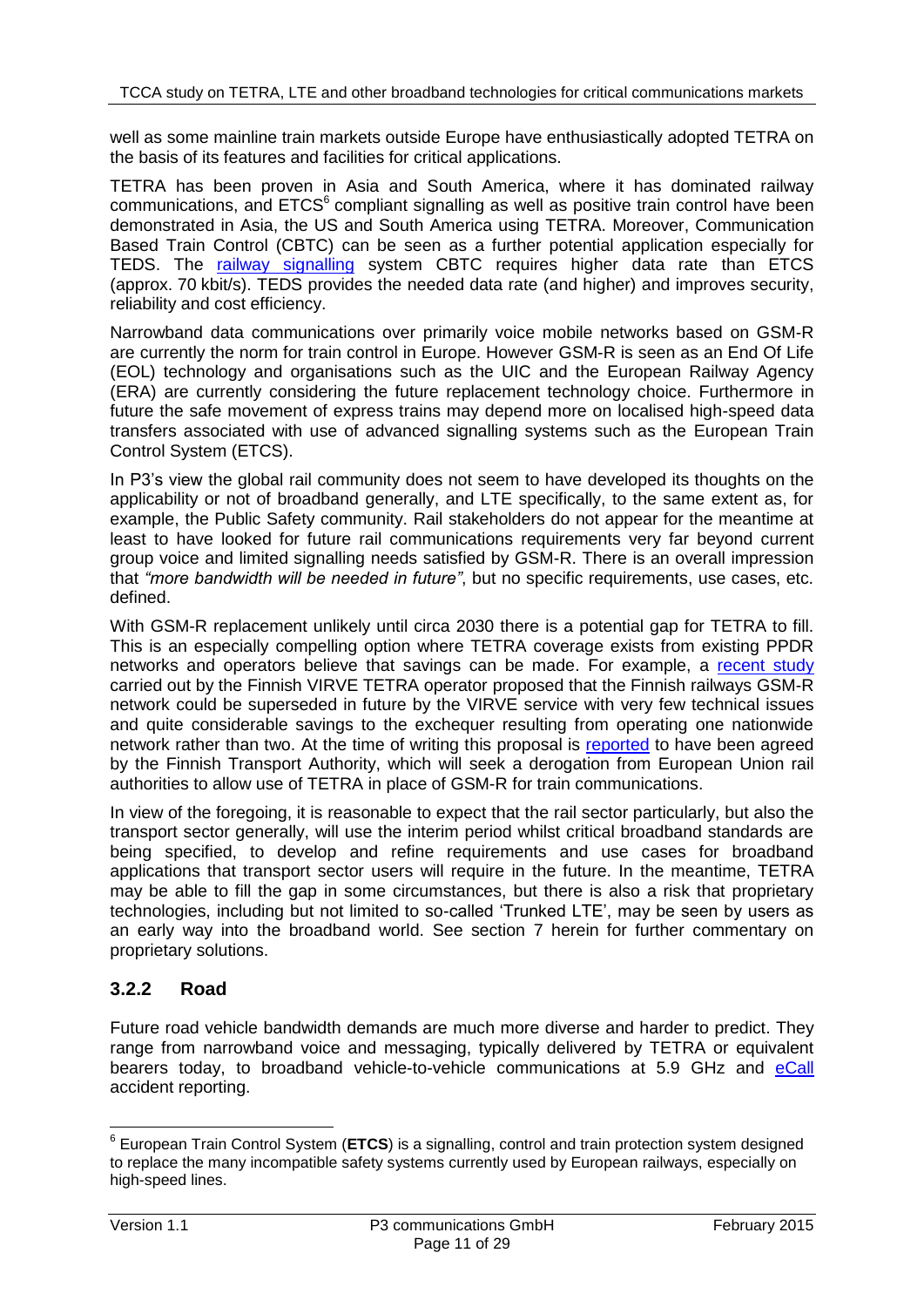With the exception of narrowband voice and messaging already available over TETRA or similar, none of the foregoing applications is particularly relevant to the primary currently available features and services of TETRA, LTE or other critical communications mobile technologies, hence will not be considered further here.

## **3.2.3 Airports**

For airport operators, reliable and secure communications are vital in ensuring efficient operations and optimal coordination of resources across wide and diverse groups of users on the ground, inside buildings and in airside operations such as airport management, government officials, security staff, airline operators and apron control, etc.

Thus airports globally have been significant adopters of TETRA ever since one of the earliest TETRA projects was initiated almost 10 years ago at Oslo Gardermoen airport.

One of the various key attractions of TETRA for airports, as well as many other sectors, is its spectrum efficiency and the availability of suitable frequencies in which to operate on airport and other local area sites. Given that a fully functional and adequately dimensioned TETRA network can in many cases be confined to only a few 25KHz duplex radio channels, alternatives such as broadband technologies including LTE are much more difficult to find adequate spectrum for, since they require dramatically more at an absolute minimum of 1.4MHz duplex channels, and typically multiples of 5MHz duplex (i.e. 5+5MHz, 10+10MHz, etc.).

However airport operators in some regions are beginning to explore the potential for use of broadband applications. It remains to be seen what standards or technologies might be adopted to support such applications, and what spectrum they might be able to operate in. However the significant risks associated with proprietary solutions should not be overlooked in the meantime (see section [7](#page-21-0) herein).

## <span id="page-11-0"></span>**3.3 Utilities**

Current estimations suggest that circa  $8\%$  $8\%$ <sup>5</sup> of TETRA installed base is in the utilities (e.g. water, gas and electricity supply) sector. This is predominantly used for mission critical voice and short data for applications including, but not limited to, service and maintenance teams, for which TETRA and other equivalent PMR technologies are ideally suited.

For the meantime utilities seem generally less interested in using broadband bearers than in reliable wide-area collection of small bursts of Machine-to-Machine (M2M), also known as Device-to-Device (D2D), short data from millions of devices such as consumer meters, substations, solar cells and wind turbines. In the future, [Smart Grids](http://www.smartgrids.eu/) will extend two-way communication requirements within and between millions of consumer meters across whole distribution networks, and perhaps add additional services beyond resource distribution.

Utility users do not generally appear for now to be seeking high definition video or high bandwidth data communications services. Most operational data communications require very low data rates of circa 10-64 kbps, but wide geographic coverage and *"exacting availability, latency, jitter and synchronous requirements"*<sup>7</sup> . Video is only needed for security monitoring of remote sites, and most utilities reportedly consider circa 256 Kbps a sufficient data rate for slow scan CCTV in such applications.

Many utilities currently insist on having direct control of their communications networks, since they are legally obliged by national regulatory authorities to provide reliable services to the community. Insofar as they cannot simply transfer responsibility for failures to service

\_\_\_\_\_\_\_\_\_\_\_\_\_\_\_\_\_\_\_\_\_\_\_\_\_\_\_\_\_\_\_\_\_\_\_<br><sup>7</sup> Adrian Grilli, European Utilities Telecommunications Council, 2013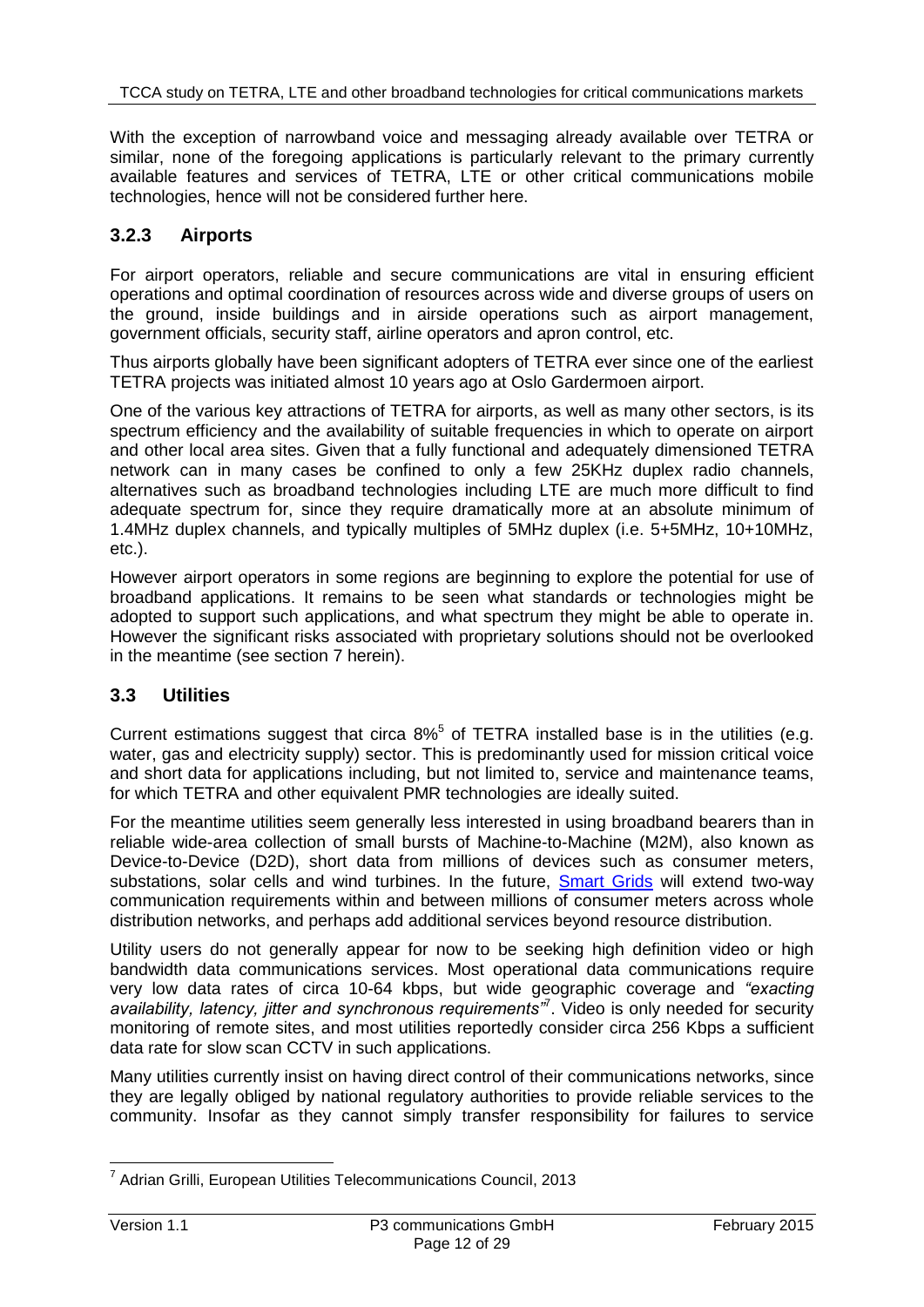suppliers, they are loath to depend on third parties such as commercial Mobile Network Operators (MNOs) for support of their real-time operational control activities.

In view of the foregoing, it remains unclear for the meantime whether the utility sector will eventually develop particular requirements for broadband applications in the future.

#### **3.4 Industrial**

A range of other industrial applications for TETRA, not least extraction and mining at circa  $5\%$  $5\%$ <sup>5</sup> of the total global installed base, makes up the remainder of the market.

A niche but growing application area in this sector is for so-called Supervisory Control and Data Acquisition (SCADA) and other M2M / D2D type telemetry services. As for utilities (see [3.3](#page-11-0) above), the volumes of data transferred in any such SCADA or other M2M / D2D session are generally low, and therefore unlikely to require the sorts of bandwidth offered by an LTE or equivalent broadband bearer. However the terminal device volumes associated with such usage are potentially enormous given the ever-expanding range of applications coming to market.

Specifically in the extraction sector there are a small number of early examples of LTE deployments for a range of broadband applications, even including in some cases command and control of autonomous driverless vehicles.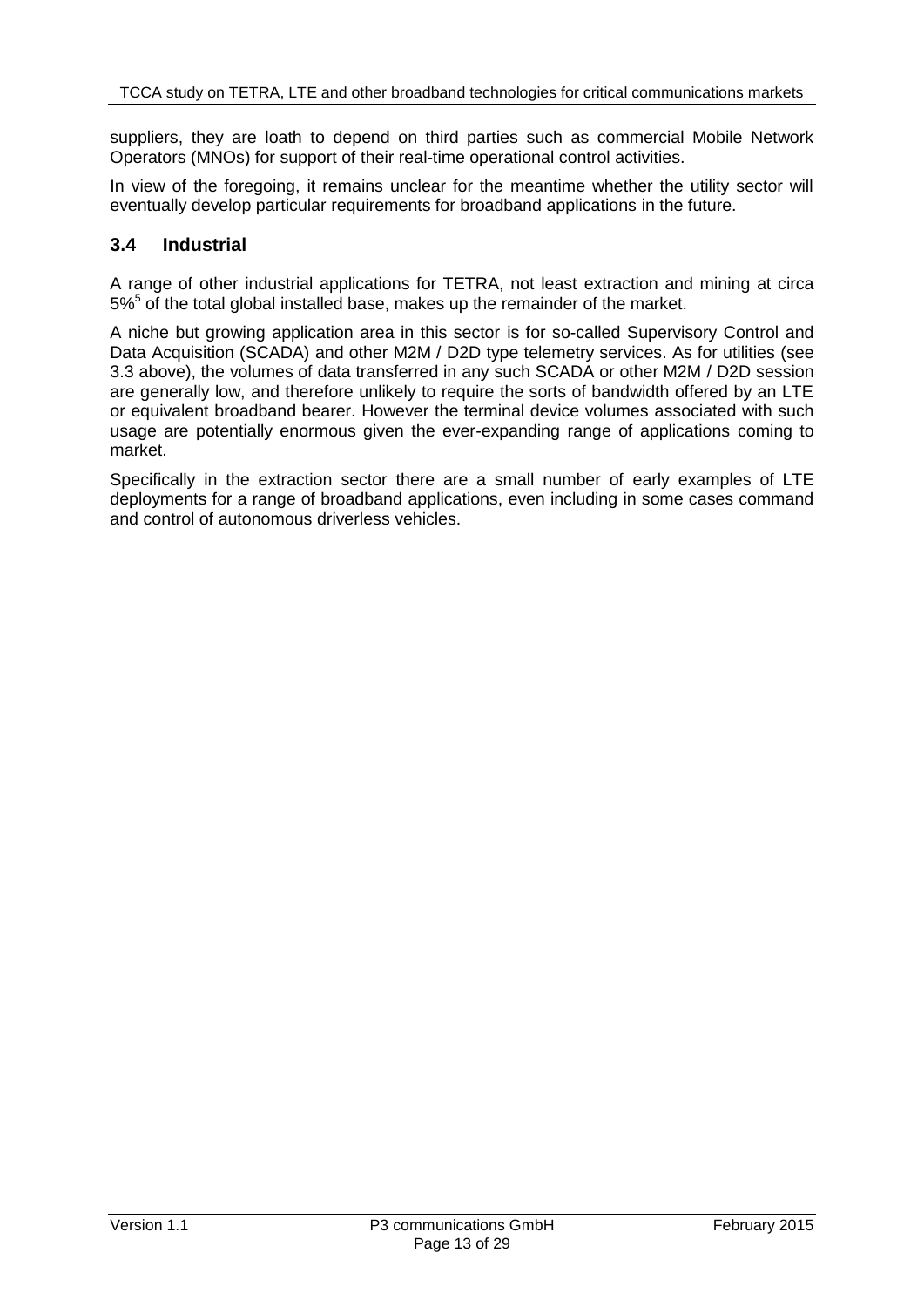#### **4 Technology applicability per market**

This section considers the applicability of TETRA, LTE and other broadband technologies against the requirements of the critical communications market, based on ETSI TR 102 022- 1 v1.1.1 (Mission Critical Broadband Communication Requirements) as a benchmark. Voice has been understood to be a critical requirement throughout.

## **4.1 TETRA & TEDS**

TETRA was specified, designed and developed specifically to meet the critical voice and narrowband data requirements of user who primarily work in groups, such as are typified by many of those considered in this report. It has proven exceedingly successful and reliable in doing so, and remains *the only technology on the market, or indeed the currently visible horizon*, capable of fully satisfying, securely, reliably and resiliently, the user requirements represented by its target critical communications markets.

Since the requirement defined by [ETSI TR 102 022-1](http://www.etsi.org/deliver/etsi_tr/102000_102099/10202201/01.01.01_60/tr_10202201v010101p.pdf) are acknowledged as being for 'Critical **Broadband** Communication', it might be expected that, with the clear exception of voice and a few other lower bandwidth applications, TETRA would be unlikely to meet the needs.

However, on closer analysis, in particular of the applications defined by the LEWP Matrix of Requirements (Annex A to ETSI TR 102 022-1), it becomes less clear as to where a distinct line may be drawn between *narrowband* (e.g. TETRA), *wideband* (e.g. TEDS) and truly *broadband* (e.g. LTE) bearer requirements. In fact, the only clear broadband candidate application that is not already, or could not in future, be met to some degree at least by TETRA or TEDS is **high definition (HD) video in real time**.

### **4.2 Wi-Fi and other broadband technologies**

#### **4.2.1 Wi-Fi**

Wi-Fi, based on the [IEEE 802.11](http://standards.ieee.org/about/get/802/802.11.html) standards series, has become virtually ubiquitous in Wireless Local Area Networks (WLANs) since its first introduction in the late 1990s. Almost every home, office and premises globally that has any form of WLAN has an 802.11 router hidden away somewhere, and 802.11 compliant Wi-Fi is the de facto standard WLAN technology incorporated in a huge range of PC, tablet, smartphone and other devices.

Subsequent to 2000, iterations of the standards have introduced improvements, including increased throughput and range, the use of Multiple-Input Multiple-Output (MIMO) antennae and alternative spectrum bands, etc., such that Wi-Fi remains pre-eminent in WLAN applications today.

#### **4.2.2 WiMAX**

Until a few years ago, two wireless technologies that are in many ways rather similar, i.e. WiMAX, based on **IEEE 802.16** standards, and LTE standardized by **3GPP**, were competing for dominance in the 4G sector. This competition started with the advent of the two standards' pre-4G versions: 802.16e for Mobile WiMAX and 3GPP release 8 for LTE, and continued with the release of their truly 4G compliant versions, WiMAX 2.0 based on IEEE 802.16m and LTE-Advanced at 3GPP Release 10.

Subsequently LTE has generally been accepted as the winner of the competition, certainly for the vast majority of commercial carrier mobile network deployments. WiMAX still has niche applications to address, and for example plans are in hand for it to migrate/integrate with LTE in a multiple heterogeneous access technology mode in future.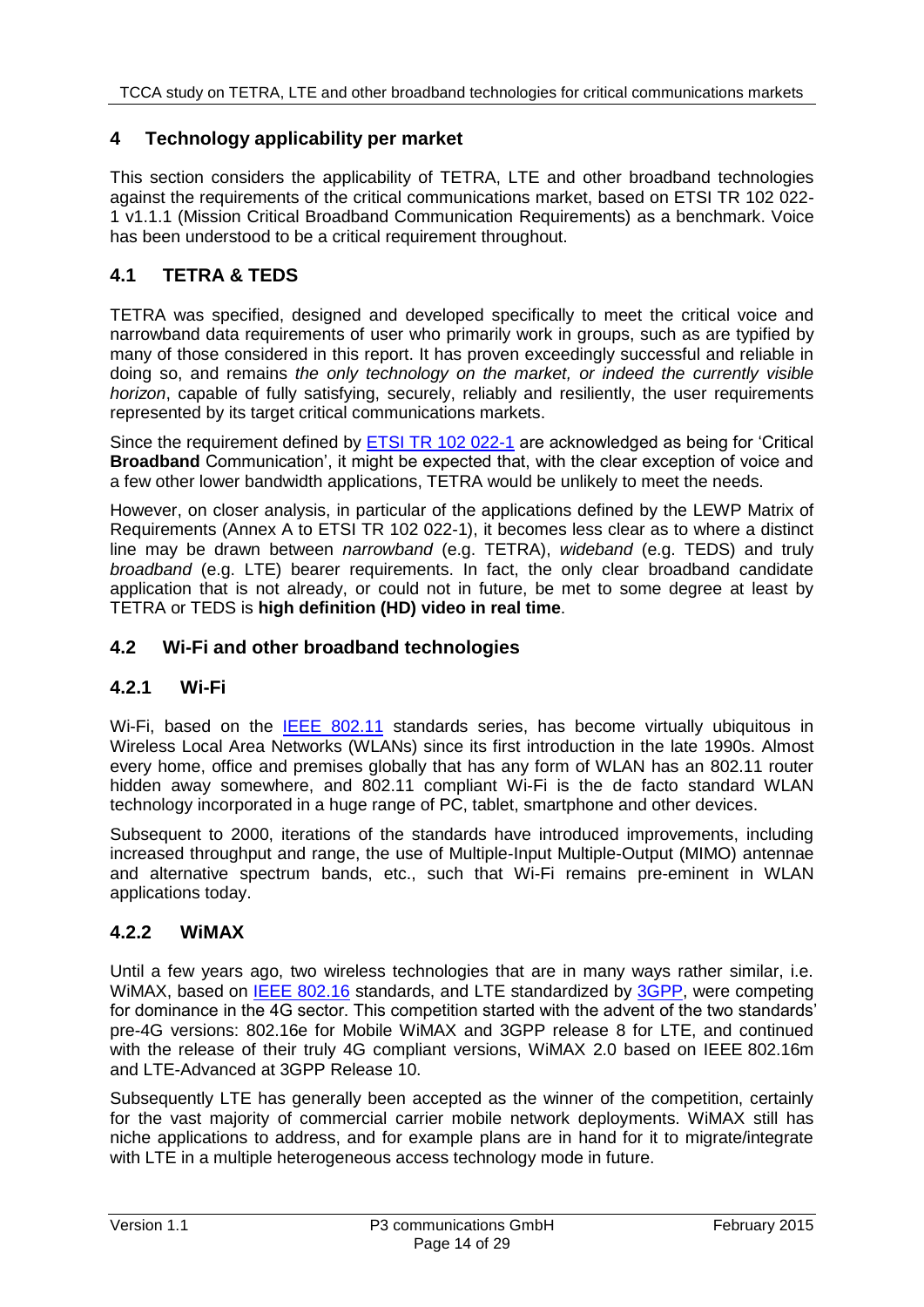For fixed network applications WiMAX can offer high-speed broadband connectivity, supporting multicasting and quality of service features as well as cell handover and mesh networks, which should provide highly robust systems. But the lack of standards covering the international spectrum co-ordination of WiMAX is likely to cause fragmentation in the marketplace as different manufacturers focus on different bands.

In any event, the development of user equipment terminal devices (UEs) supporting WiMAX has fallen well behind that of LTE devices, with relatively few mainstream manufacturers deciding to adopt and develop the WiMAX standard. It is therefore considered highly unlikely that WiMAX will ever offer anything other than small-scale niche applications for fixed networking and/or 4G network offloading for any broadband application, including for critical communications.

Both the Wi-Fi and WiMAX standards have fundamental inherent limitations, including using unlicensed and therefore interference-prone spectrum and not being specified for group communications, which make them generally inappropriate for critical communications applications.

## **4.3 LTE**

LTE can already to some extent, or will in future, *assuming current 3GPP standards functional work items are adequately completed and implemented by vendors*, satisfy all the bandwidth and the key functionality requirements defined by [ETSI TR 102 022-1.](http://www.etsi.org/deliver/etsi_tr/102000_102099/10202201/01.01.01_60/tr_10202201v010101p.pdf)

Areas where questions remain for the meantime therefore relate primarily to the standardisation and adoption processes and timescales, plus of course the omnipresent availability or otherwise of spectrum issue.

#### **4.3.1 LTE features with potential application for Critical Communications**

The following capabilities specified within the LTE standards are suggested as having potential utility for some future critical communications implementations of LTE over and above the currently defined enhancements to the standard.

#### **A. Carrier Aggregation (CA)**

Carrier aggregation is used in LTE-Advanced (i.e. 3GPP Release 10 and beyond) to increase the bearer bandwidth, and thereby increase the bitrate. Insofar as CA allows for the combination of disparate 'chunks' of spectrum, even in sometimes widely different bands, and in both the LTE uplink and downlink, it may be that it has potential for utility in future critical communications LTE implementations.

See Appendix 1 section [11.1](#page-26-0) for further details.

#### **B. Carrier Wi-Fi Offload (CWO)**

A current focus of increasing interest in the LTE community is for Wi-Fi to be used in socalled Carrier Wi-Fi Offload (CWO) applications. It is considered a reasonable assumption that CWO may also have utility for some future critical communications LTE implementations.

See Appendix 2 section [11.2](#page-27-0) for further details.

#### **C. Wi-Fi for Direct Mode Operation (DMO)**

Depending on the progress (or not) of standardisation for Proximity Services (ProSe) in LTE, most particularly whether or not so-called 'relay' services are eventually adequately implemented, then an alternative device-to-device IP wireless bearer path might be required to implement DMO in practice. Wi-Fi might be one alternative for such a bearer.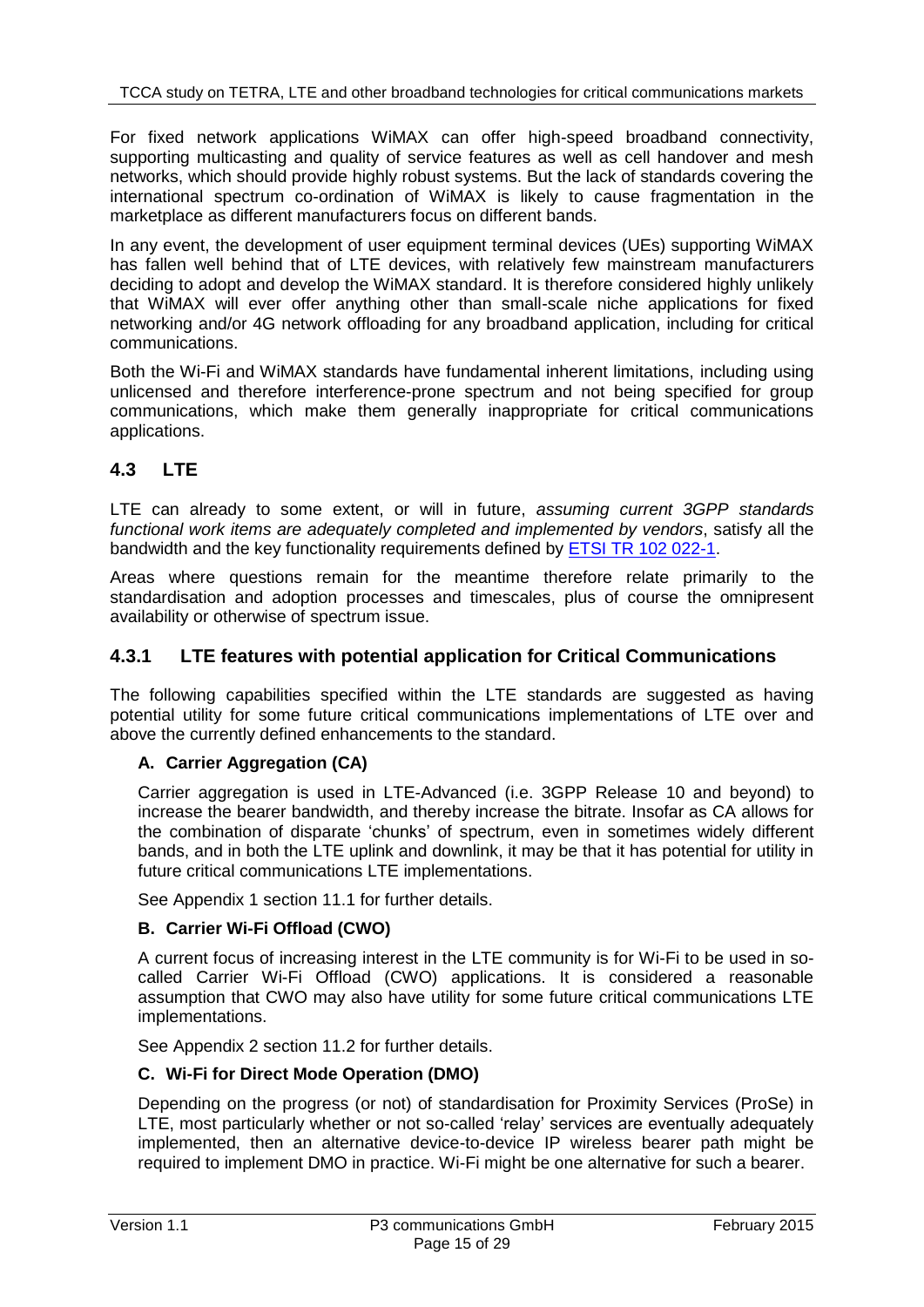## **5 Estimated deployment timelines for LTE**

The following sections present P3's judgement on the likely availability of features and services in LTE to meet the data communications requirements of the critical communications market in the timeframes defined for this study.

### <span id="page-15-0"></span>**5.1 Standardisation & development timelines**

A fundamental factor in any consideration of new technology futures is the time required to standardise new features, and thereafter for manufacturers to design, test, prove and implement the standards in chip sets, protocols and software code.

The primary focus of the critical communications sector in terms of technology futures for the past few years has been, and remains, the LTE standards produced by 3GPP. Most recently, The Open Mobile Alliance (OMA) and ETCI TC-TCCE standards bodies have begun formal participation in 3GPP standardisation of critical communications features and functions in LTE via collaboration in the newly formed [3GPP TSG-SA6](http://www.3gpp.org/specifications-groups/sa-plenary/sa6-mission-critical-applications) working group.

3GPP standards releases occur on a regular 18-24 months cycle, with the next release (R12) expected by the end of Q1/15, i.e. March 2015. Work on specifically critical communications related work items i.e.:

- *Group Communications Service Enablers (GCSE)*
- *Proximity Services – equivalent to TETRA Direct Mode (ProSe)*
- *Isolated E-UTRAN Operation for Public Safety (IOPS)*

began in, and will be at least partially completed by, Release 12 in Q1/15. However completion of these work items, particularly through extensions and enhancements in:

- *Group based Enhancements (GROUPE), and*
- *Extended Proximity-based Services (ProSe\_Ext)*

as well as commencement of work on *Mission Critical Push To Talk (MCPTT)*, will not start until Release 13 standardisation begins in circa April 2015.

As the name implies, IOPS (*Isolated E-UTRAN Operation for Public Safety)* is only currently defined for Public Safety specific applications, and the latest indications in 3GPP are that it might never advance to a more generic critical communications implementation due to the complexity of replicating numerous EPS (Evolved Packet System) or 'core' databases within individual eNodeBs. In LTE terms the eNodeB (Evolved Node B) is equivalent to a Radio Access Network (RAN) base station in other networks.

As can be seen from [Figure 1](#page-16-0) below, given all of the foregoing in relation to standardisation timescales, the earliest that stable standards specifications supporting all the currently defined critical communications features in LTE could be expected to be released is by about the middle to end of 2016. Thereafter, manufacturers will have to decide whether or not to implement the new critical communications features, and if so begin work on development based on the issued specifications.

From past experience, ETSI defines a typical *'from standards to silicon'* (i.e. implemented solutions available on the market) timescale of 18-24 months for this process. On this basis the realistic likelihood of availability on the market for the first Release 13-based products is not earlier than late 2018. Further time would then also clearly be required for conformance and interoperability testing, as well as proving and acceptance in the field.

Also worthy of note in this regard is that MCPTT (*i.e. push to talk voice*) is the only current 'payload' work item approved within 3GPP. Work on other data and video related 'payload'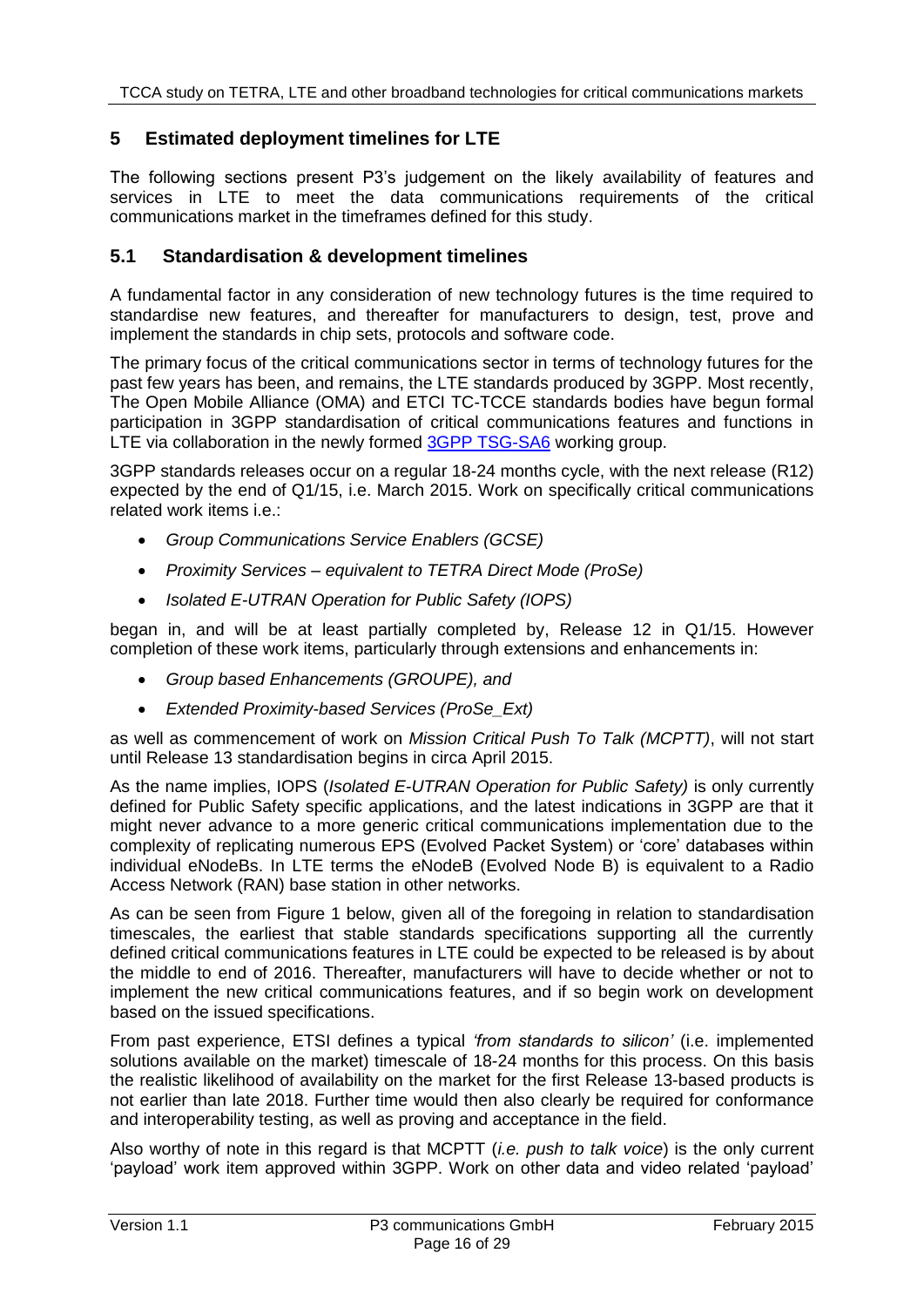applications is intended to commence, and will hopefully be completed, only in Release 14. Given the 18-24 month 3GPP release cycle mentioned above, Release 14 standards (not hardware) might be expected around Q2/18, with a further 18-24 months required thereafter for development before Release 14-based products might be expected on the market circa mid-2020.



**Figure 1: Standardisation & development timelines**

<span id="page-16-0"></span>As has been the case with TETRA and all other mainstream standardised solutions in the past, the standardisation and product development process for LTE critical communications features and facilities can be expected to be an on-going process throughout 3GPP R13-15 and beyond as new refinements and features are added over time. In particular, the critical communications user community is currently concerned that the security of an LTE bearer should be assured to at least match that currently provided by TETRA.

## **5.2 Time horizon 2018 (3 years)**

With reference to the discussion in [5.1](#page-15-0) above, it is not expected that the first standardised critical LTE products will become available on the market much before late 2018, i.e. at least four years from the beginning of 2015.

This is not to say that LTE will not be employed and / or deployed by any critical communications users anywhere in the meantime. Already some users with urgent requirements for broadband data applications are considering, or even actively using, LTE services based on current commercially deployed standards releases (i.e. 3GPP Release 10 or earlier).

For example, the Ministry of Interior (MoI) in the Gulf state of Qatar has implemented a standard commercial LTE network for police and public safety users, accepting the limitations implied by the lack of critical communications features such as group working, etc.

Deployment of such dedicated private networks is clearly fundamentally dependent on the availability (or not) of adequate and suitable spectrum in which to operate them. In the Qatar MoI case the national regulator has licensed 10+10 MHz in the 800 MHz commercial LTE band for public safety use – it has to be said much to the chagrin of the local MNOs. This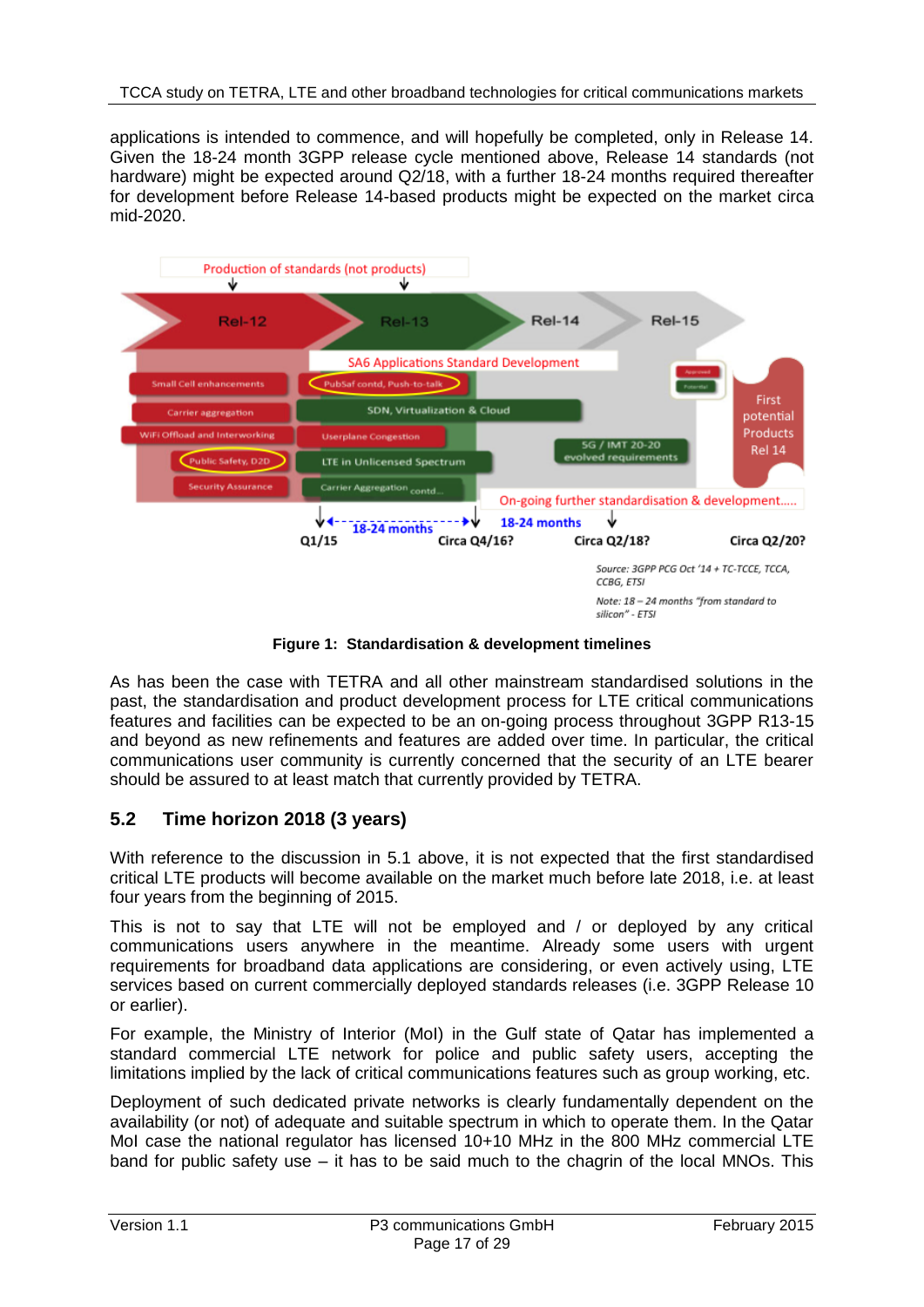kind of allocation is currently the exception rather than the rule globally, with only relatively few other national regulators such as in the USA, Canada, Australia, United Arab Emirates and South Korea announcing various amounts of spectrum in a variety of 700 and 800 MHz bands defined locally for dedicated PPDR use.

Others, including the ASTRID and Airwave TETRA operators in Belgium and UK respectively, have established 3G/4G broadband services based on Mobile Virtual Network Operator (MVNO) arrangements with commercial operators. Again these currently have of course to accept all the limitations associated with using commercial networks for critical applications, but they do at least not require regulators to grant additional spectrum since they operate on the commercial MNOs licensed spectrum. Primarily the short-term advantage is to provide some early experience of broadband for those users prepared to work within the constraints imposed.

All such users and operators strongly stress the view that their existing TETRA networks will remain the only bearer used for critical voice services for the foreseeable future of at least the next 5-10 years. Indeed, many early adopters of TETRA, particularly in Europe, are now actively renewing their network infrastructures in order to maintaining TETRA voice services towards a similar time horizon of 10 or more years hence.

## **5.3 Time horizon 2025 (10 years)**

The ten year period to 2025 is considered likely to see significant expansion in the critical LTE market globally, particularly during the latter five years 2020-2025.

With the first standardised critical LTE products becoming available on the market by circa late 2018, progressive deployments can be expected subsequently, both by commercial MNOs aspiring, and in practice able, to offer services to critical users, as well as for dedicated networks. In the latter case, and as mentioned above, availability of suitable spectrum will be fundamental.

The situation on spectrum availability (or not) in nations where regulators have not yet pronounced on critical broadband spectrum licensing will become clearer over the next five to ten years. Beginning with the [ITU World Radio Conference](http://www.itu.int/en/ITU-R/conferences/wrc/2015/Pages/default.aspx) (WRC) in November 2015 there are likely to be a number of regulatory initiatives relative to PPDR and other critical broadband spectrum assignments. Decisions on whether deployment of dedicated networks will be practical, or whether commercial MNO services will need to be considered, will depend crucially on these regulatory decisions in different parts of the world.

Whilst these outcomes will clearly directly affect infrastructure vendors, the market for user equipment, applications and other end-user equipment and services can be expected to be less impacted. In other words, whether or not the bearer network is owned and operated by the user organisation, or services are provided by MNOs, users will still require terminal devices, applications, etc.

In a standardised market, competition and innovation, as well as economies of scale resulting from the wider global LTE user equipment ecosystem, can be expected to influence prices. However it is worth noting that a typical high-end smartphone today retails at an undiscounted price not dissimilar to the volume purchase price of a typical TETRA handset. So any expectations that critical users may ultimately benefit from being able to purchase \$99 or similarly low priced LTE handsets may be misguided. It is considered more likely that whilst today's TETRA users will not see dramatic price reductions when considering LTE handsets, other more expensive PMR system users, for example such as P25, will see reasonable discounts on the prices they pay today.

With many users wishing to retain TETRA for voice whilst using LTE for data in future there may be a case for vendors to consider development of dual mode terminals during the 5-10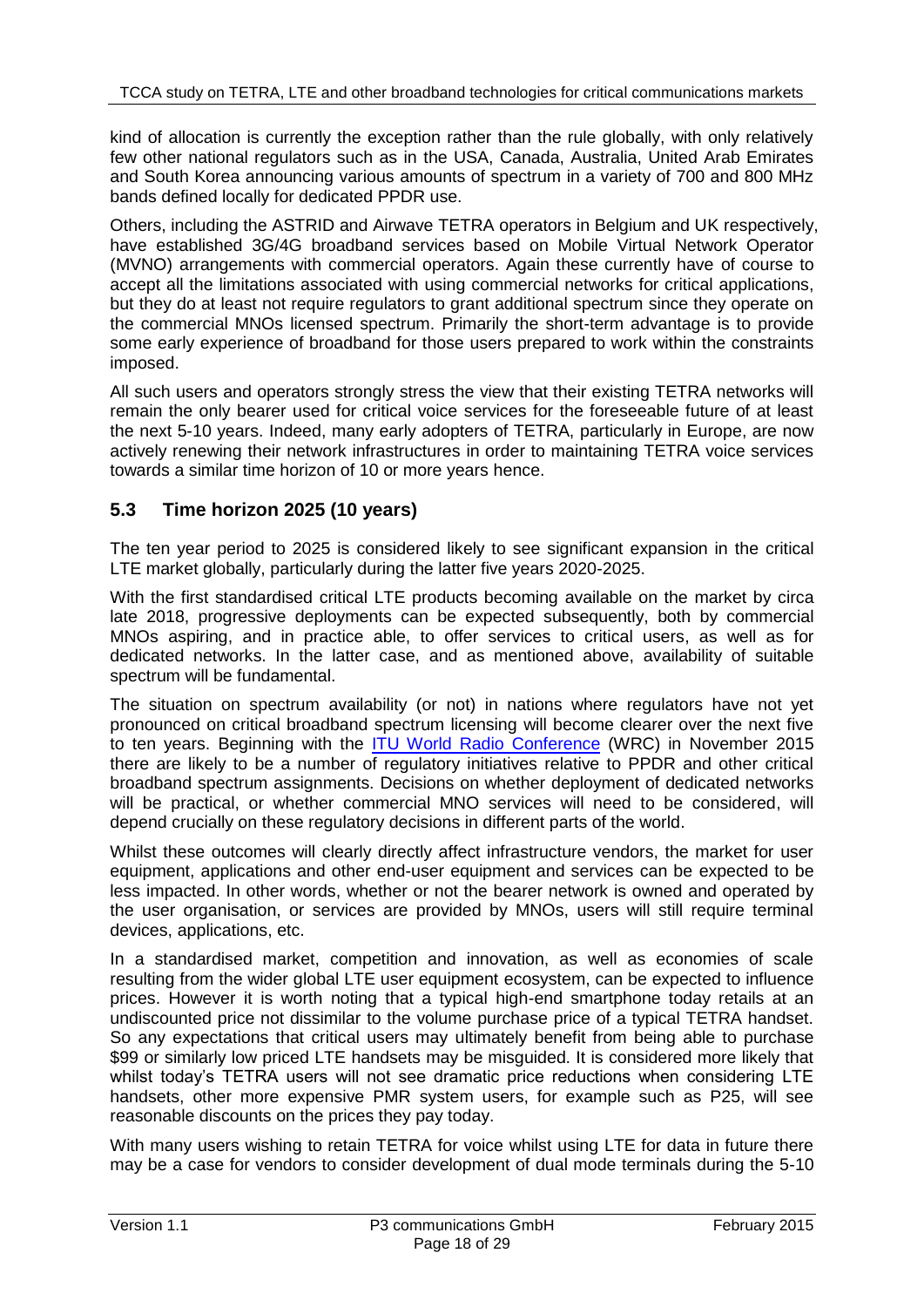year time window. However attention will need to be focused on potential volumes and the consequent business case before the significant research and development investment necessary is committed. Perhaps in a similar timeframe [Software Defined Radio \(SDR\)](http://en.wikipedia.org/wiki/Software-defined_radio) will become more of a practical and commercial reality and thereby negate the need for multi mode devices.

Equally, it is considered likely that some user groups and types might never define critical broadband use cases (see for example the discussion under railways - section [3.2.1](#page-9-1) above and utilities - section [3.3\)](#page-11-0) and will therefore only ever need or want the capabilities and facilities offered by TETRA. Hence there will be an enduring market for TETRA throughout and potentially beyond the ten-year time horizon.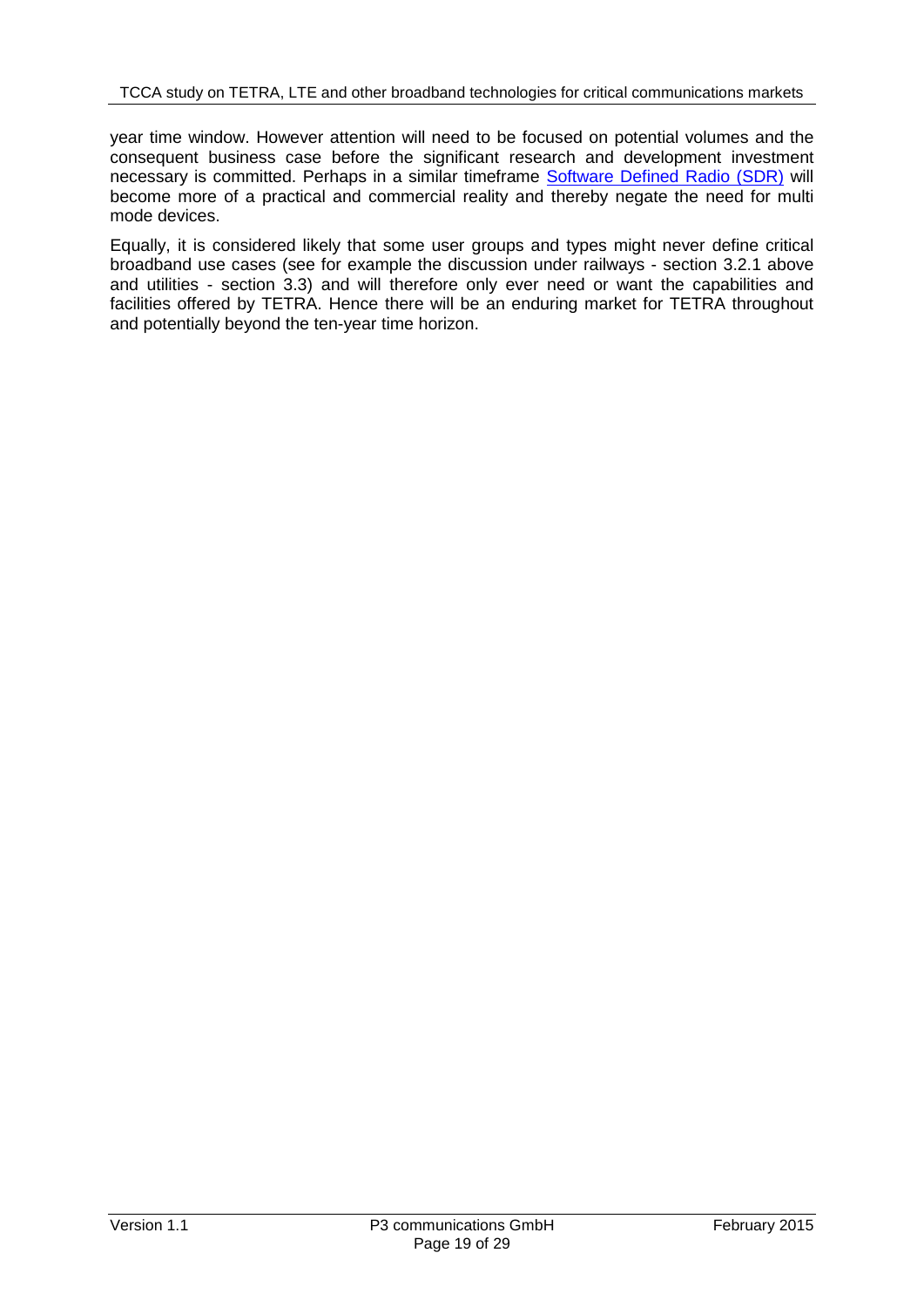## **6 SWOT analysis**

The figures in the following sections present P3's judgement on the relative Strengths, Weaknesses, Opportunities and Threats (SWOT) for target technologies to meet critical communications users' needs.

## **6.1 TETRA**



**Figure 2: TETRA SWOT analysis**

## **6.2 TETRA 2 - TEDS**

| <b>Strengths</b><br>Second generation standards-based<br>٠<br>TETRA.<br>Excellent spectrum efficiency.<br>٠<br>o Very low relative spectrum requirement<br>Available as upgrade to some current<br>٠<br><b>TETRA 1 systems.</b><br>Security, resilience and availability<br>٠<br>features. | W | Weaknesses<br>Wideband - not Broadband - data rate.<br>$\bullet$<br>Niche market ecosystem compared to<br>$\bullet$<br>other mainstream standards.<br>o lack of global harmonisation & economies of<br>scale<br>Misperception that TETRA is only for PPDR.<br>Limited interoperability between devices &<br>infrastructure of different manufacturers. |
|--------------------------------------------------------------------------------------------------------------------------------------------------------------------------------------------------------------------------------------------------------------------------------------------|---|--------------------------------------------------------------------------------------------------------------------------------------------------------------------------------------------------------------------------------------------------------------------------------------------------------------------------------------------------------|
| <b>Opportunities</b><br>Seek existing & potential future vertical<br>٠<br>market segments suited to wideband (not<br>broadband) data applications.                                                                                                                                         |   | <b>Threats</b><br>Lack of available spectrum in appropriate<br>bands in some countries.<br>Suitably standardised & developed<br>٠<br>features & services in LTE (&/or future<br>variants) could supersede TEDS as a data<br>bearer in the longer term.                                                                                                 |

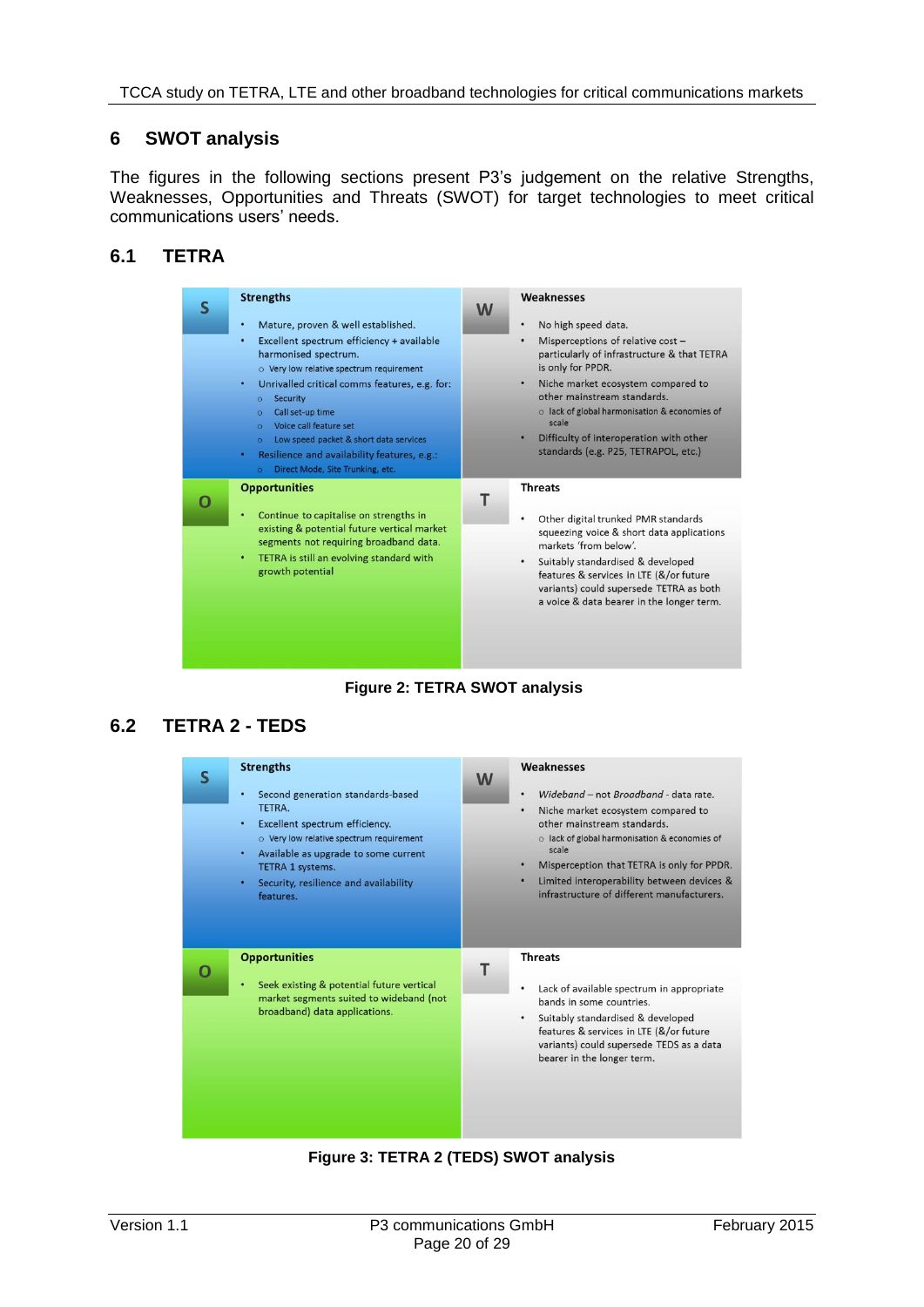# **6.3 LTE**

| S | <b>Strengths</b><br>Global standard - leverages economies of<br>٠<br>scale from global ecosystem.<br>High data rate<br>New features in process of standardisation<br>$\bullet$ .<br>to encompass critical communications<br>requirements.<br>Offers basis for all-IP, bearer agnostic<br>٠<br>services delivery. | W | Weaknesses<br>As yet unproven functionality & security<br>٠<br>for critical comms applications. |
|---|------------------------------------------------------------------------------------------------------------------------------------------------------------------------------------------------------------------------------------------------------------------------------------------------------------------|---|-------------------------------------------------------------------------------------------------|
|   | <b>Opportunities</b><br>Suitably standardised & developed<br>$\bullet$ :<br>features & services in LTE (&/or future<br>variants) could make it the de facto<br>critical comms bearer in the longer term.                                                                                                         | Т | <b>Threats</b><br>Lack of adequate available spectrum in<br>٠<br>appropriate bands.             |

**Figure 4: LTE SWOT analysis**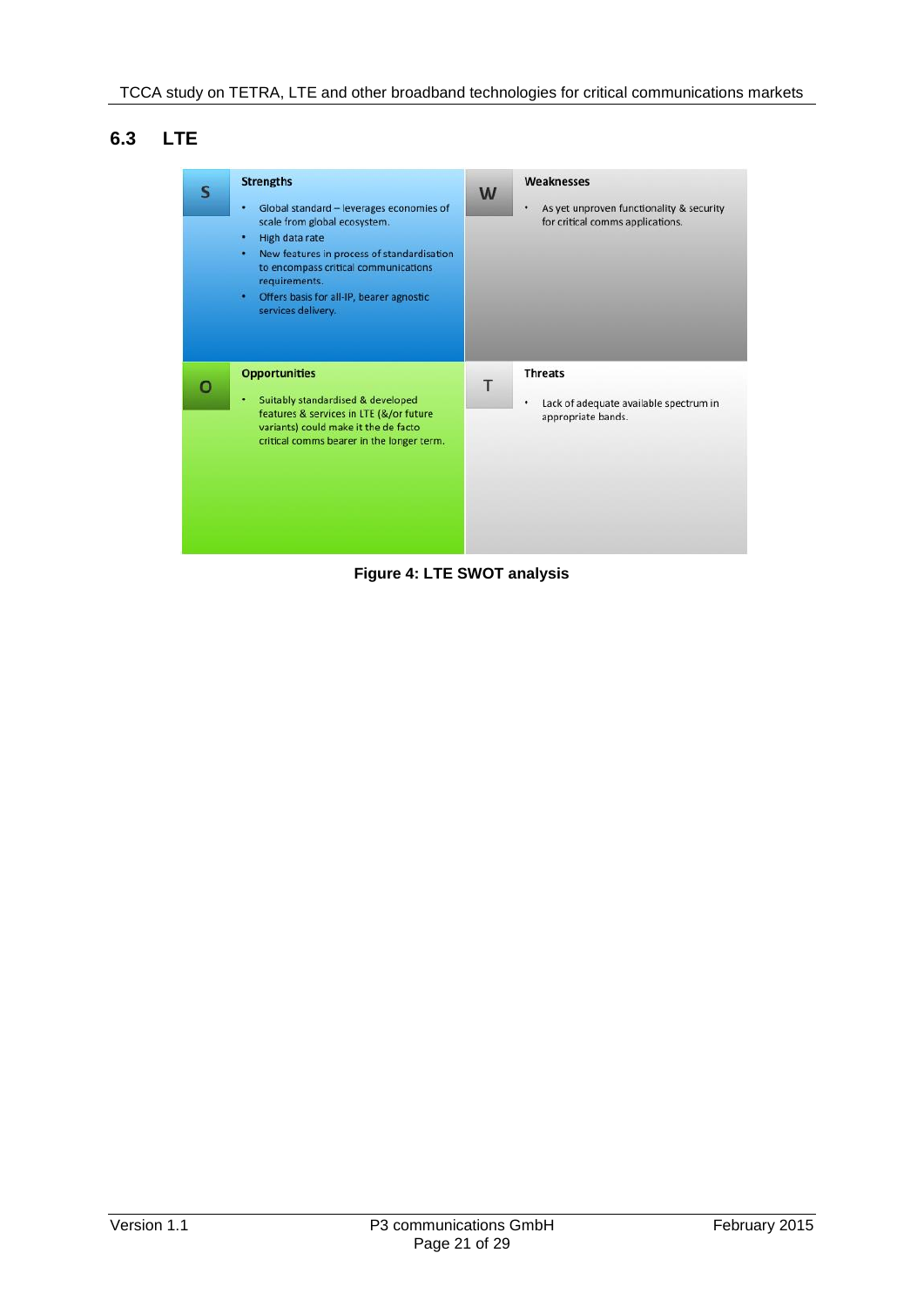### <span id="page-21-0"></span>**7 The risks of proprietary solutions**

The importance and value of international standards, and consequent risks associated with adopting proprietary alternatives, is made clear in the TCCA white paper *["What are](http://www.tandcca.com/Library/Documents/Broadband/What%20are%20standards%20v1%2002.pdf?)  [standards?"](http://www.tandcca.com/Library/Documents/Broadband/What%20are%20standards%20v1%2002.pdf?)*

In the context of this current report it is valuable to reiterate that standards support all aspects of conformity and interoperability, and facilitate the implementation of integrated solutions, including compatibility or connectivity with other products, services and systems. They also help reduce unnecessary variety in the marketplace, whilst encouraging competition, diversity of supply and innovation, and reducing prices by enabling economies of scale in what are necessarily larger and more globalised markets.

All of the foregoing has been clearly proven over many years by the success of standards such as TETRA, GSM, UMTS and many others.

As the critical mobile communications sector looks towards a broadband future in LTE, standards retain their vital significance in terms of encouraging competition, innovation, market scale and associated economies through participation in a global ecosystem. The adoption of proprietary solutions during the necessary period required to agree, specify and develop international standards is conversely counter-productive, fragmenting the market and potentially even negating global standardisation efforts by creating 'de facto standards'. Hence why proprietary solutions can be costly in the long term as well as technically risky.

For these reasons the TCCA and its members, including P3, wholeheartedly support and promote the development and adoption of standardised solutions over proprietary, single sourced alternatives.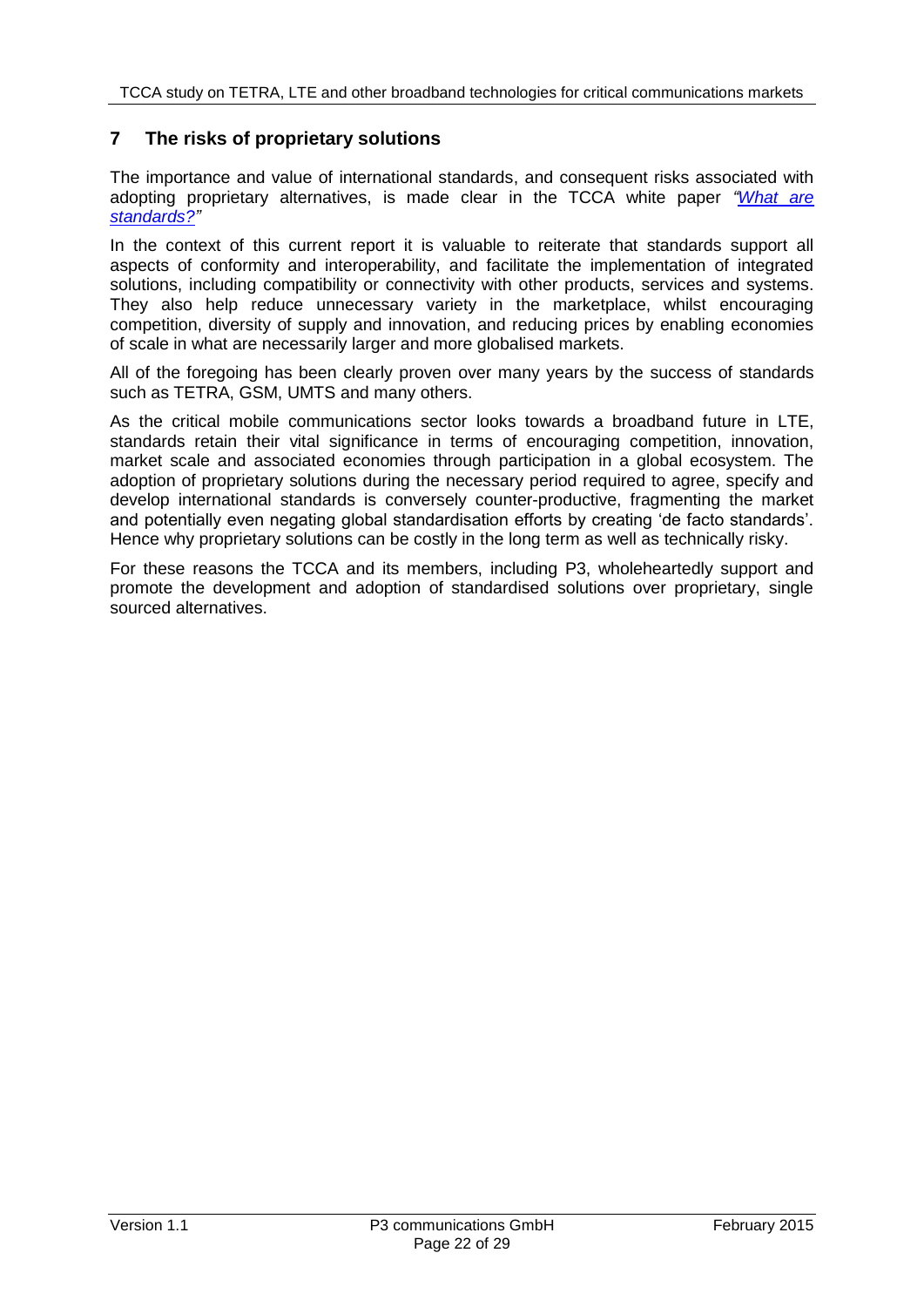### **8 Implementation options: meeting users' requirements**

#### **8.1 Network rollout options**

In the early period after formation of the TCCA's Critical Communications Broadband Group (CCBG) much valuable time and effort by a range of industry experts was devoted to the development of an 'Implementation Options' [White Paper](http://www.tandcca.com/Library/Documents/Broadband/MCMBB%20Delivery%20Options%20v1.0.pdf) discussing the range of options for delivering future Mission Critical voice and data services. The options discussed in the document include:

- *Taking service from standard commercial networks*
- *Operating as a Mobile Virtual Network Operator (MVNO)*
- *Taking service from a commercially owned dedicated network*
- *Building, owning and operating a dedicated network*
- *Combination (hybrid) approaches*
- *Radio Access Network (RAN) sharing, and*
- *The role of satellite services*

Just one of several key factors to be taken into account in considerations as to how best, most efficiently and cost effectively to deliver mission critical services in the future is that of spectrum. Unless adequate and suitable spectrum is available, all of the above options with the exception of those predicated on taking service from a third party with access to its own spectrum assets are negated.

More recently the Finnish TETRA operator VIRVE has published an *article*<sup>8</sup> describing a 5step hybrid approach towards broadband adoption that essentially builds on the options described in the CCBG White Paper and demonstrates a solid model for other operators to develop according to their own needs and timescales.

Accordingly, readers of this current report are strongly encouraged to also reference the CCBG 'Implementation Options' White Paper, since P3 considers that the options described and conclusions reached therein remain entirely valid and current today. Not least in this is the statement made in the White Paper that: *"Commercial networks undoubtedly have a role to play in many Critical Communications solutions and will enable users to experience the benefits in a relatively short time."*

#### **8.2 TETRA / LTE co-existence**

In the fullness of time, and as more dual technology implementations are required, TETRA and critical LTE will need to co-exist and integrate for both technical and practical economic reasons.

Network equipment manufacturers are currently envisaging a range of co-existence mechanisms for achieving closer and deeper integration between TETRA and LTE. At the service level these include:

- **Interconnecting gateways**
- **Service integration** i.e. using a common service server for several different networks / technologies

 8 "Finland's 5 steps to critical broadband" By Jarmo Vinkvist, Tero Pesonen and Matti Peltola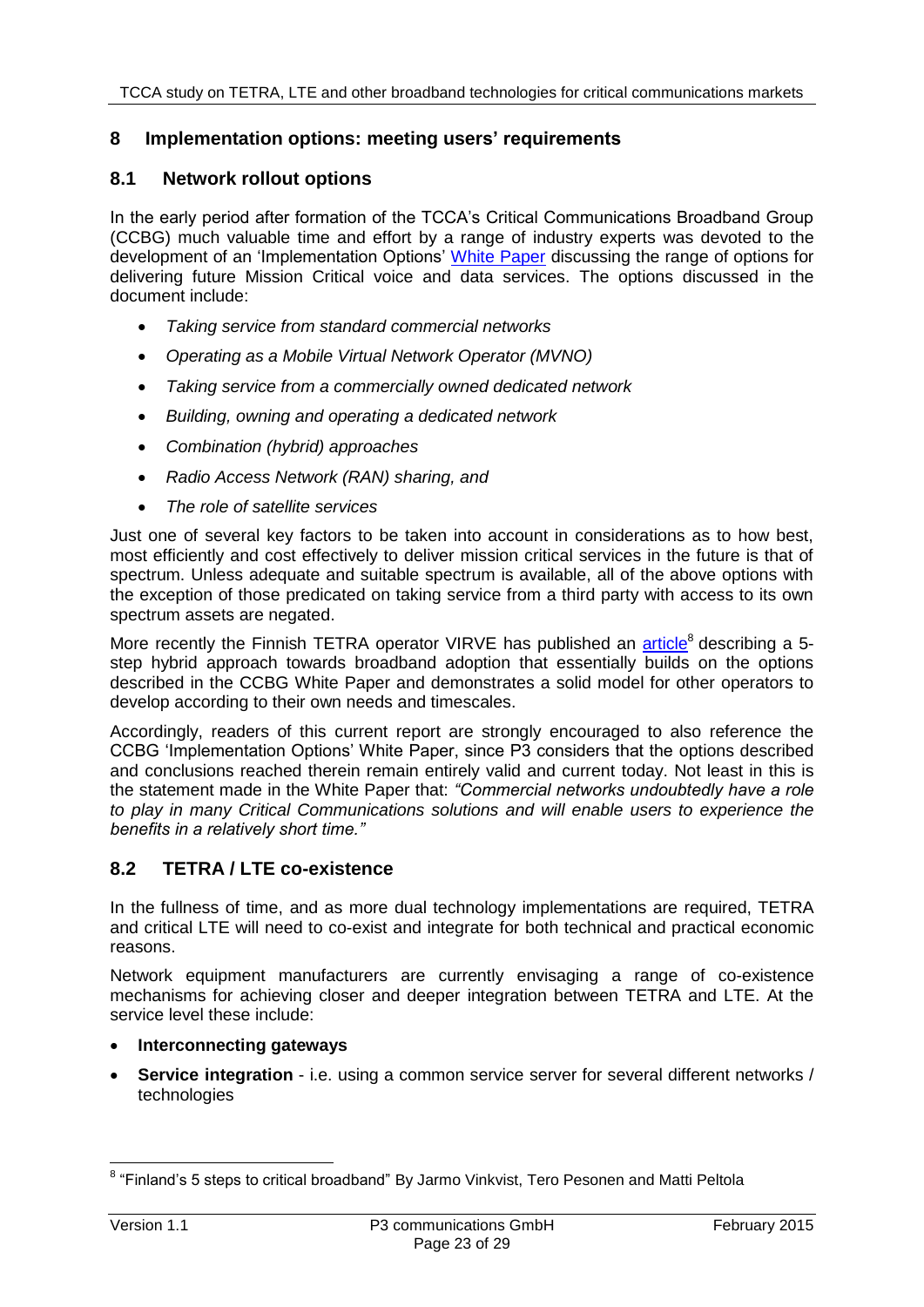**Network integration** - i.e. using both a common service server and common Home Subscriber Server (HSS)

In addition, some manufacturers are already integrating equipment at the Radio Access Network (RAN) level, such as by producing single-cabinet TETRA Base Station (TBS) and LTE eNodeB implementations with shared common backhaul.

The TETRA/LTE dual technology can also be expected for terminals. The Project Team (PT) 49 of Working Group Frequency Management (FM) within the Electronic Communication Committee  $(ECC)^9$  predicts these kinds of dual mode terminals between 2018 and 2020.

 9 http://www.cept.org/ecc/groups/ecc/wg-fm/fm-49/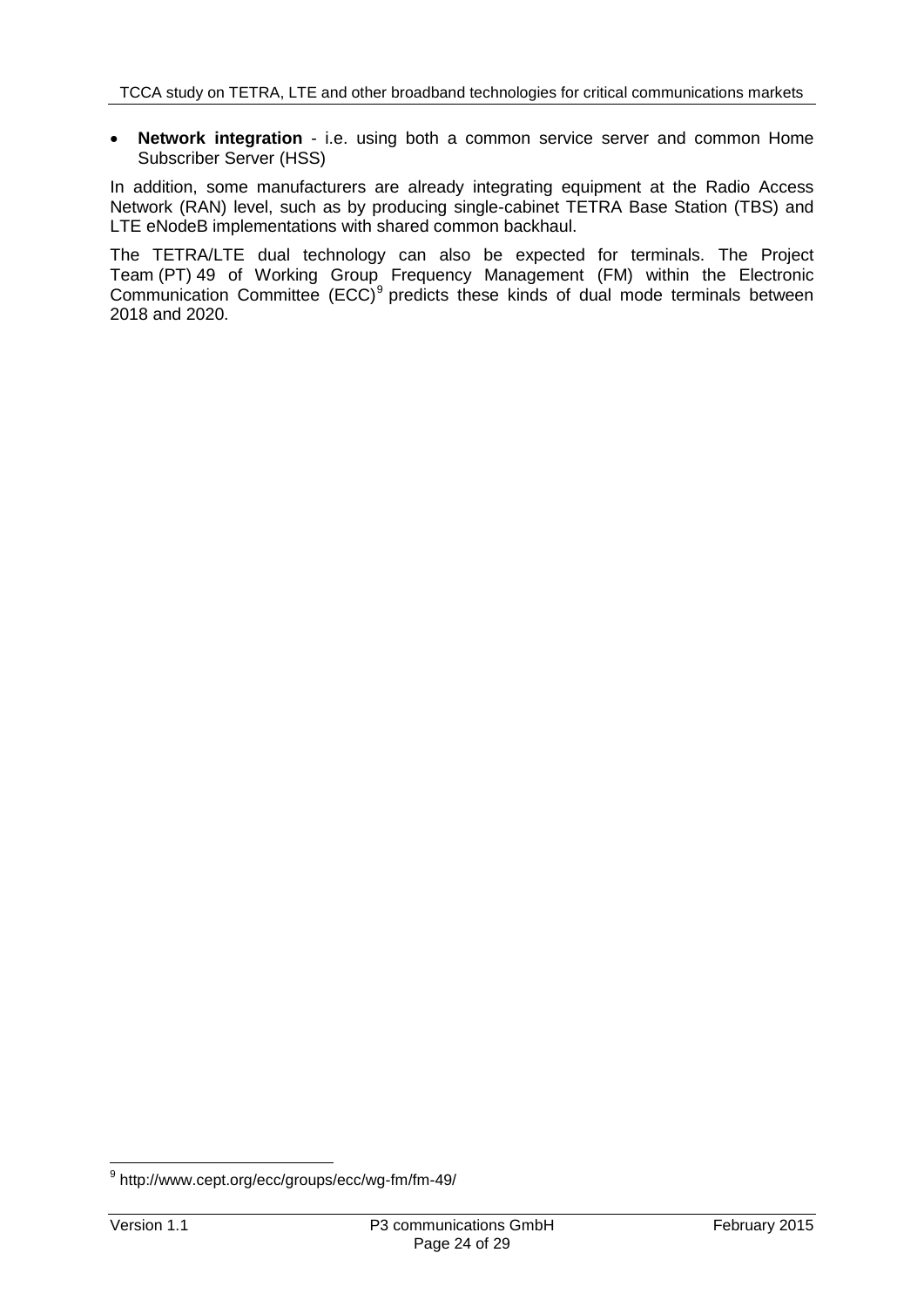### **9 Conclusions**

#### **Today TETRA/TEDS remain the only technologies on the market, or indeed the currently visible horizon, proven to be capable of fully satisfying, securely, reliably and resiliently, the user requirements represented by their target narrow/wideband critical communications markets.**

In the fullness of time, assuming that current standards work is adequately completed and implemented, LTE can be expected to ultimately satisfy all the bandwidth and most of the key functionality requirements currently defined by critical communications users. Areas where questions remain for the meantime therefore generally relate to:

- *the completeness or not of standardisation work,*
- *the ultimate adoption or not by industry of critical communications features, plus, fundamentally,*
- *the availability or otherwise of spectrum for critical broadband deployments.*

The first standardised critical LTE products are considered unlikely to become available on the market before late 2018. For these standards, MCPTT (i.e. voice) is the only current 'payload' work item approved within 3GPP. Work on other data and video related 'payload' applications is intended to commence, and hopefully complete, only in Release 14 standards, which might be expected around Q2/18.

However in the meantime some critical communications users with urgent needs will likely employ current commercially deployed standards releases of LTE. All such users and operators strongly stress the view that TETRA will remain the only bearer used for critical voice services for the foreseeable future of at least the next 5-10 years. Indeed, many early adopters of TETRA are renewing their network infrastructures and intend to maintain TETRA voice services for a further 10 or more years.

The ten year period to 2025 is therefore considered likely to see significant expansion in the critical LTE market globally, particularly during the latter five years 2020-2025. With the first standardised critical LTE products likely to become available on the market by circa late 2018, progressive deployments can be expected, both by commercial MNOs wishing to offer services to critical users, as well as for dedicated networks. In the latter case availability of adequate and suitable spectrum will be fundamental.

Nonetheless it is likely that some user groups may never require critical broadband and will therefore only ever need the facilities offered by TETRA. Hence there is expected to be a continuing market for TETRA throughout, and potentially beyond, the ten-year time horizon from today.

**In conclusion therefore, TETRA can expect an enduring market for the foreseeable future of at least 10 years, and will need to coexist and integrate with LTE increasingly, particularly during the latter half of that period and beyond.**

**In the same timeframe the critical LTE market can be expected to grow considerably, but only if and when standards specifications are completed and adopted into products by industry, and if adequate and suitable spectrum can be found in which to operate critical LTE networks for the future.**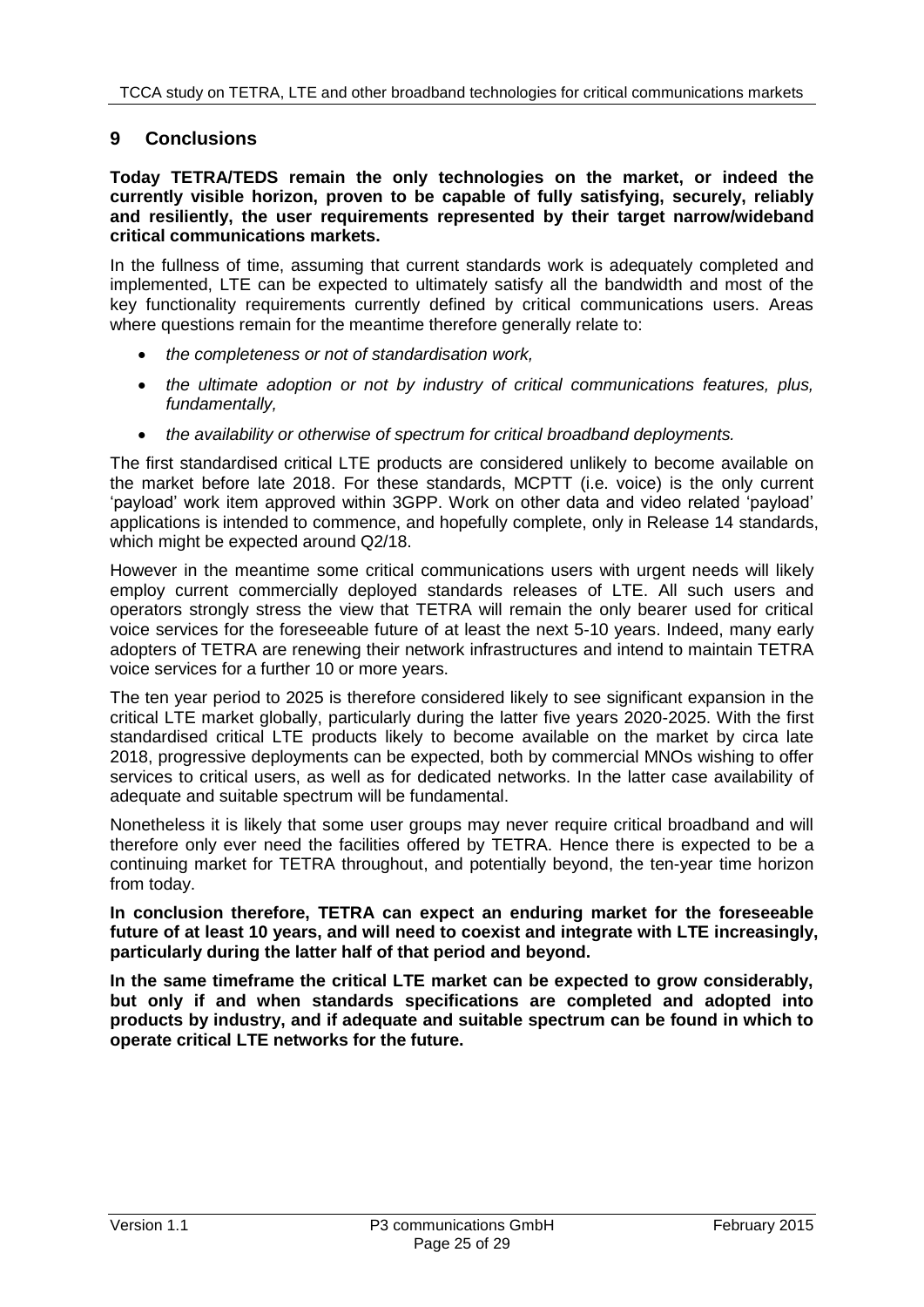#### **10 Table of Abbreviations**

| 3GPP             | 3rd Generation (3G) Partnership Project                                    |
|------------------|----------------------------------------------------------------------------|
| CA               | <b>Carrier Aggregation</b>                                                 |
| <b>CCBG</b>      | Critical Communications Broadband Group (of the TCCA)                      |
| <b>CCTV</b>      | <b>Closed Circuit Television</b>                                           |
| <b>CWO</b>       | Carrier Wi-Fi Offload                                                      |
| D <sub>2</sub> D | Device To Device                                                           |
| <b>DMO</b>       | <b>Direct Mode Operation</b>                                               |
| <b>ECTS</b>      | European Train Control System                                              |
| EMS              | <b>Emergency Medical Services</b>                                          |
| <b>EOL</b>       | End Of Life                                                                |
| <b>EPS</b>       | <b>Evolved Packet System</b>                                               |
|                  |                                                                            |
| eNodeB           | Evolved Node B (LTE RAN base station)                                      |
| ERA              | European Railway Agency                                                    |
| <b>ERTMS</b>     | European Rail Traffic Management System                                    |
| <b>ESMCP</b>     | Emergency Services Mobile Communications Programme (of the UK Home Office) |
| <b>ETCS</b>      | European Train Control System                                              |
| <b>ETSI</b>      | European Telecommunications Standards Institute                            |
| E-UTRAN          | <b>Evolved UMTS Terrestrial Radio Access Network</b>                       |
| <b>GCSE</b>      | <b>Group Communications Service Enablers</b>                               |
| <b>GROUPE</b>    | Group based Enhancements                                                   |
| GSM-R            | GSM-Rail (variant of GSM - Global System for Mobile Communication)         |
| <b>HSS</b>       | Home Subscriber Server                                                     |
| <b>IOPS</b>      | Isolated E-UTRAN Operation for Public Safety                               |
| ITU              | International Telecommunications Union                                     |
| LEWP             | Law Enforcement Working Party                                              |
| <b>LTE</b>       | Long Term Evolution                                                        |
| M2M              | Machine To Machine                                                         |
| <b>MCPTT</b>     | <b>Mission Critical Push To Talk</b>                                       |
| <b>MIMO</b>      | Multiple-Input Multiple-Output                                             |
| <b>MNO</b>       | <b>Mobile Network Operator</b>                                             |
| Mol              | Ministry of Interior                                                       |
| <b>MVNO</b>      | Mobile Virtual Network Operator                                            |
| <b>OMA</b>       | Open Mobile Alliance                                                       |
| <b>PMR</b>       | <b>Professional Mobile Radio</b>                                           |
| <b>PPDR</b>      | <b>Public Protection and Disaster Relief</b>                               |
| ProSe            |                                                                            |
|                  | <b>Proximity Services</b>                                                  |
| ProSe_Ext        | <b>Extended Proximity-based Services</b>                                   |
| R12/13/14/etc.   | 3GPP standards specification release numbers 12/13/14/etc.                 |
| <b>RAN</b>       | Radio Access Network                                                       |
| <b>SCADA</b>     | Supervisory Control and Data Acquisition                                   |
| <b>SDO</b>       | <b>Standards Development Organisation</b>                                  |
| <b>SDR</b>       | <b>Software Defined Radio</b>                                              |
| <b>SWOT</b>      | Strengths, Weaknesses, Opportunities and Threats                           |
| <b>TBS</b>       | <b>TETRA Base Station</b>                                                  |
| <b>TCCA</b>      | <b>TETRA &amp; Critical Communications Association</b>                     |
| <b>TEDS</b>      | <b>TETRA Enhanced Data Services (TETRA 2)</b>                              |
| <b>TETRA</b>     | <b>Terrestrial Trunked Radio</b>                                           |
| UE               | <b>User Equipment</b>                                                      |
| <b>UIC</b>       | International Union of Railways                                            |
| <b>UMTS</b>      | Universal Mobile Telecommunications Service ('3G')                         |
| Wi-Fi            | Wireless network conforming to IEEE 802.11x standards                      |
| <b>WIMAX</b>     | Wireless network conforming to IEEE 802.16x standards                      |
| <b>WRC</b>       | <b>World Radio Conference</b>                                              |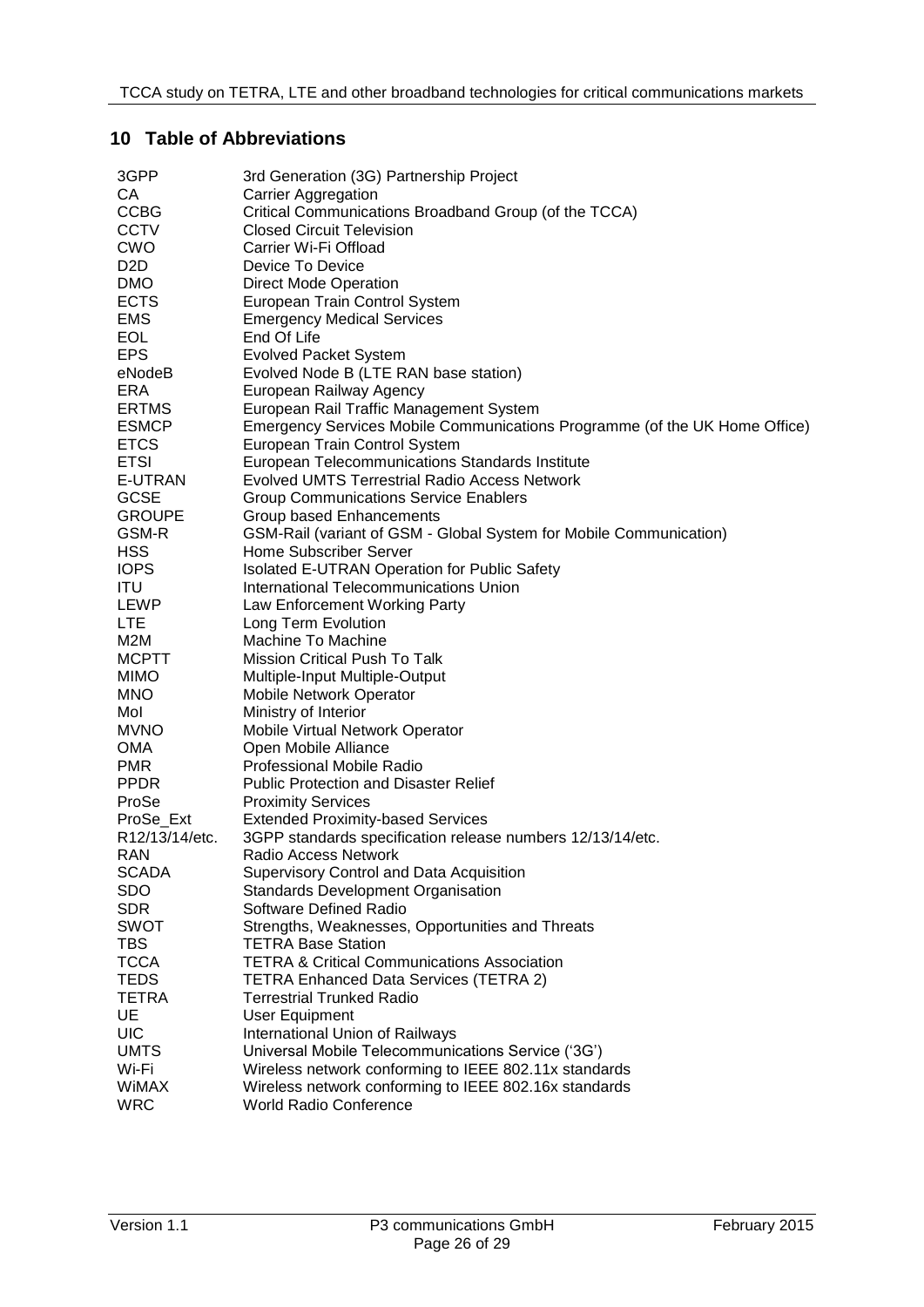## **11 Appendices**

## <span id="page-26-0"></span>**11.1 Appendix 1: Carrier Aggregation (CA)**

Carrier aggregation is used in LTE-Advanced (i.e. 3GPP Release 10 and beyond) to increase the bearer bandwidth, and thereby increase the bitrate. Since it is required to maintain backward compatibility with LTE Releases 8/9 User Equipments (UEs), the aggregation is based on R8/R9 carriers. Carrier aggregation can be used for both FDD and TDD, [Figure 5](#page-26-1) below illustrates an example where FDD is used.

Each aggregated carrier is referred to as a component carrier, CC. The component carrier can have a bandwidth of 1.4, 3, 5, 10, 15 or 20 MHz and a maximum of five component carriers can be aggregated, hence the maximum aggregated bandwidth is 100 MHz. In FDD the number of aggregated carriers can be different in Downlink (DL) and Uplink (UL), see [Figure 5](#page-26-1) below. However, the number of UL component carriers is always equal to or lower than the number of DL component carriers. The individual component carriers can also be of different bandwidths.

The easiest way to arrange aggregation would be to use contiguous component carriers within the same operating frequency band (as defined for LTE), so called intra-band contiguous. This might not always be possible, due to available frequency allocations. For non-contiguous allocation it could either be intra-band, i.e. the component carriers belong to the same operating frequency band, but have a gap, or gaps, in between, or it could be inter-band, in which case the component carriers belong to different operating frequency bands, see [Figure 6](#page-27-1) below.



**Figure 5: Carrier Aggregation (FDD)**

<span id="page-26-1"></span>The LTE-Advanced UE can be allocated DL and UL resources on the aggregated resource consisting of two or more Component Carriers (CC), the R8/R9 UEs can be allocated resources on any ONE of the CCs. The CCs can be of different bandwidths. *(Source: 3GPP)*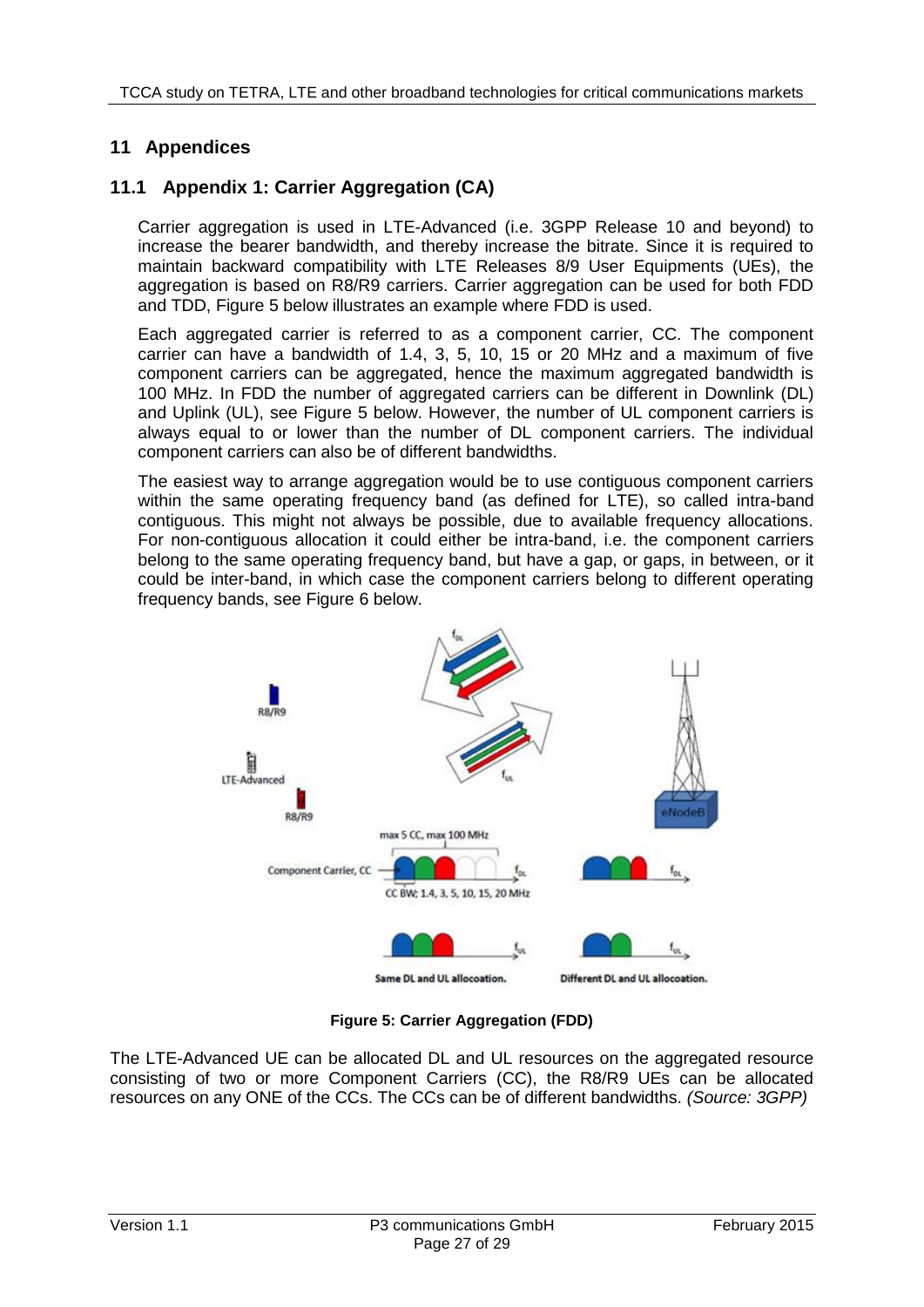

#### **Figure 6: Carrier Aggregation intra-band and inter-band aggregation alternatives**

<span id="page-27-1"></span>The spacing between the centre frequencies of two contiguous CCs is Nx300 kHz. N=integer. For non-contiguous cases the CCs are separated. *(Source: 3GPP)*

## <span id="page-27-0"></span>**11.2 Appendix 2: Carrier Wi-Fi Offload (CWO)**

The current focus of increasing interest in Wi-Fi is for so-called Carrier Wi-Fi Offload (CWO) applications.

Mobile operators are feeling the squeeze with spectrum and data capacity, and consequently seeking alternative options to relieve some of the smartphone-related and other broadband traffic demand and congestion in their networks.

Wi-Fi is embedded in 99% of all smartphones on the market today, and with smartphone Wi-Fi usage climbing, several industry bodies are pushing for standard specifications like [Hotspot 2.0](https://www.wi-fi.org/hotspot-20-release-1-technical-specification-package-v100)<sup>10</sup>, which would make Wi-Fi connectivity more seamless and easy to use.

As a result of CWO, demand for carrier Wi-Fi solutions will result in related equipment revenues growing to nearly \$8bn by 2019, [according to ABI Research.](https://www.abiresearch.com/press/carrier-wi-fi-to-hit-us8b-revenues-as-cisco-and-ru)

If Wi-Fi is to have any utility in future critical communications networks, it is therefore considered that CWO may represent the most likely application. This of course pre-supposes that all the traditional critical communications non-negotiable requirements such as reliability and resilience, availability, coverage, capacity, and by no means least, security, can be satisfied in future iterations of standards such as [Hotspot 2.0.](https://www.wi-fi.org/hotspot-20-release-1-technical-specification-package-v100)

 $\overline{a}$ <sup>10</sup> Published by <u>The Wi-Fi Alliance</u>. Also known as HS2 and Wi-Fi Certified Passpoint.